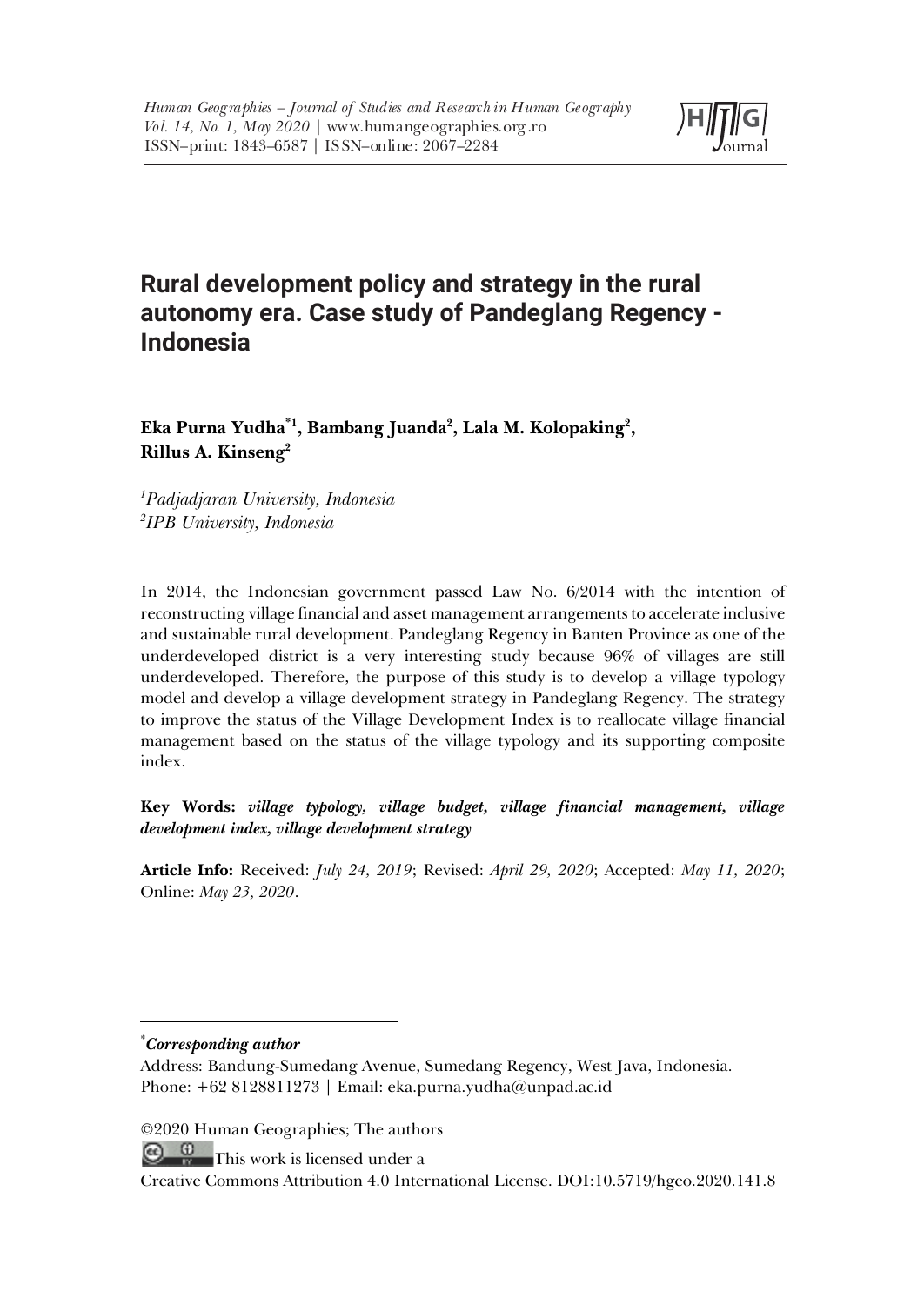#### **Introduction**

Rural development aims to improve the welfare of the community and create an equitable distribution of income (Smith & Todaro, 2015). This is in line with the statement explained by Seers (1969), that economic development is essentially aimed at eliminating or reducing poverty, reducing income inequality, and providing employment in the context of a growing economy. Village development must be able to reduce disparities between regions. This development will prioritise the poor population who mostly live in villages. According to Jones et al. (1965); Kuznets (1966); Adelman & Morris (1973); and Smith & Todaro (2015) there are several factors that lead to inequality between regions. This disparity is seen in the national Gini ratio, which has relatively increased in 1996 by 0.35 to 0.39 in 2018.

The priority of village development programs aims to reduce the level of national inequality and is formulated based on an assessment of the needs of village communities which includes: improving the quality and access to basic services; development and maintenance of infrastructure and the environment based on technical capabilities and available local resources; development of a productive-scale agricultural economy; development and use of appropriate technology for economic progress; and improving the quality of order and peace of the village community based on its needs.

In the past decade, there has been a shift in the previously centralistic perspective of development policy in Indonesia, to decentralisation, including village development. Top-down development has metamorphosed into development that is more bottom-up and down to earth. Oates (1999) states that decentralisation is implemented to improve regional independence and budget efficiency. Furthermore, Bjornestad (2009) stated that the granting of discretion to local governments in making policies on programs and budget management would also increase the effectiveness of providing public services to the public.

The paradigm shift in rural development in Indonesia began to look very aggressive after the enactment of Law No. 6 of 2014 concerning Villages. This can be seen from the emergence of direct transfer funds from the state budget to the village and the existence of profit-sharing funds from the original Regency revenue for the village. Another implication comes in the form of increased authority of the village government in managing village resources. Law No. 6 of 2014 concerning Villages has reconstructed the regulation of village financial and asset affairs to accelerate inclusive and sustainable rural development. Thierry (2017) suggested that inclusive rural development that emphasises community participation is the central jargon of rural development. Rural development will indirectly encourage agricultural output and have an impact on rural economic growth. It must strike a balance between legitimate top-down initiatives (usually directed by the government) and bottom-up development processes with the principle of local democratisation (Korten & Klauss, 1984). Castro-Arce & Vanclay (2020) explain that the combination of adaptive institutional governance with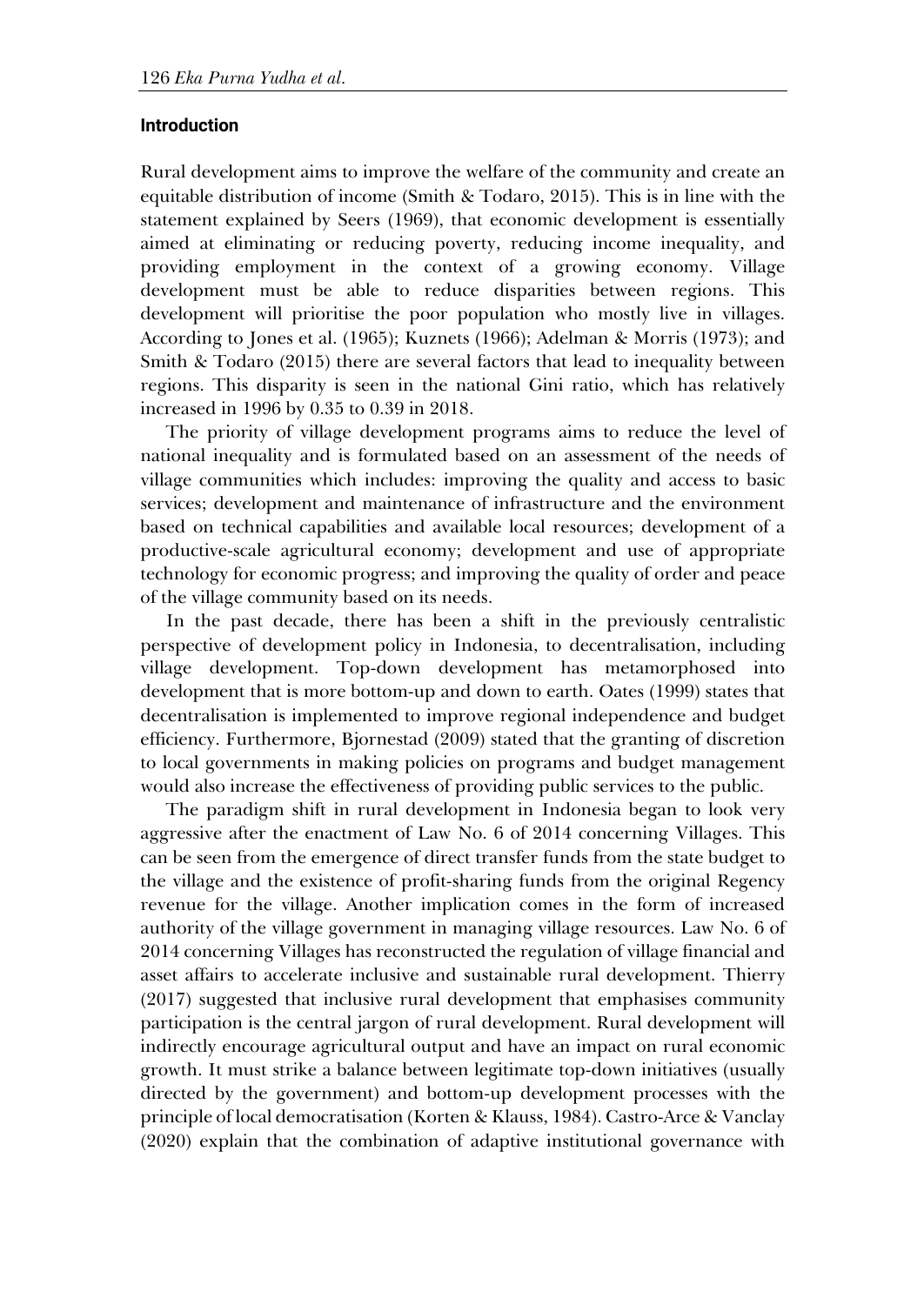socio-ecological systems and social innovation is expected to be an adaptive system in facilitating bottom-up collaborative village planning.

The context of participatory development is strengthened by Baiyegunhi (2013), who explains that government access to social capital in the form of participation is very important to improve the welfare of rural households and poverty alleviation. Social capital consists of aspects of social structure, obligations and expectations, information channels, and a set of norms and effective sanctions that constrain and/or encourage certain types of behaviour (Coleman, 2009). Putnam (2000) describes social capital as a feature of social organisations such as social networks, social norms and beliefs, which allows members of society to collaborate by increasing coordination and cooperation between them and alow local people to make their own decisions regarding economic policy (Adams, 2003).

Village fund management that has been carried out for four years needs to be managed wisely and in accordance with needs by considering the sustainability of local resources and also the development of the village economy (Yudha et al., 2018). Research in Iran shows that cash subsidies in rural areas lead to increased welfare and productivity during the period of targeted subsidy implementation in Iranian society (Hosseini et al., 2016). In managing village development funds, as emphasised by Bonfiglio et al. (2017) the pillars of agricultural and rural development depend on the right combination of top-down political decisions and the bottom-up capacity of rural communities in spending the village budget. Furthermore, the flexibility in the mechanism of managing rural development funds will provide a space for the creativity of the authorities in shaping more dynamic and participatory village development (Dwyer et al., 2007). This research tries to develop a village typology model and develop a village development strategy in Pandeglang Regency.

### **Theoretical review of rural development**

Rural development is a multidimensional phenomenon. Important aspects of rural development include the political and power dimensions, resource management, accountability, priorities and choice of development scenarios. Local governments are often the centre of a political system that influences rural development. Therefore, reconfiguring local government intervention is basically a rural development initiative (Douglas, 2005).

The new paradigm of rural development began to leave the management guided by the state with top-down logic and transformed it into a bottom-up strategy that places local people as central players in the management of rural development (de San Eugenio-Vela & Barniol-Carcasona, 2015). Local people, as rural development actors, actually have the capacity to regenerate their own economies. In this context, the state took on a new role, which previously as a provider of local development became a facilitator of rural development. de San Eugenio-Vela & Barniol-Carcasona (2015) explained that the rural development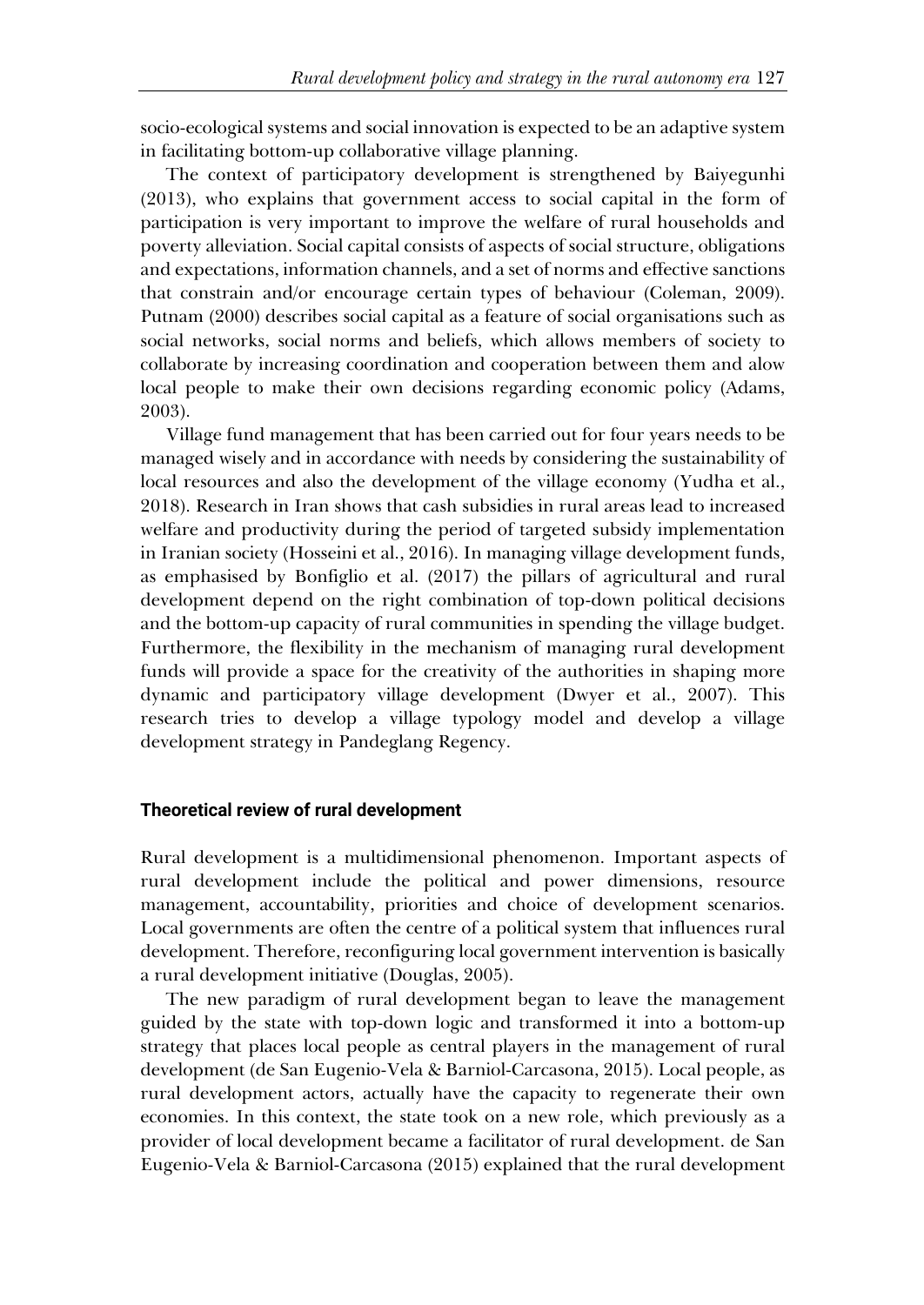process could be divided into three priority parts: region and environment; circle of life; and employment and economics. Sustainable development at the village level will automatically become an integral component of rural community development.

Chambers (1989) provides five criteria for the village development process which are summarised as follows: (1) sitting, asking and listening; (2) learning from the poorest; (3) learning from original technical knowledge; (4) joint Research and Development; and (5) learning by working. Chambers (1989) also emphasises that village development cannot be entirely released to the village community. A collaborative research and development process is needed, between academics and rural communities and between villagers and government institutions. On the one hand, academics can clarify the results of research and service by working with rural people in solving problems of their daily lives (for example new ways of harvesting and sales strategies in the digital and virtual era).

Local government in the village consists of a set of institutions, and work implementation mechanisms which can then independently arrange their interests and needs, mediate their differences and exercise their rights and obligations at the local level (Douglas, 2005). In the context of village development, village government plays an important role in the provision and maintenance of various services and facilities at the village level road construction and maintenance, tax collection, water infrastructure and drainage, and land use regulations (Douglas, 2005).

The rural development process is according to (Bloom & Sachs, 1998) a flexible institutional procedure to be able to accommodate many interests with various choices. Development planning and implementation need to eliminate the fundamentally political nature of the development process. There needs to be a minimum distance between stakeholders who have a direct interest in each decision that affects the lives and interests of rural communities. The principle of productivity must calculate direct profits and indirect benefits and external costs or other obligations. In the implementation of rural development, it also requires control, independence, and alternative economic development (Ekins, 1986; Daly & Cobb Jr., 1999). According to Friedmann (2001), rural development is part of the foundations of planning theory, broadly understood, as a political process in a region-based social relations system. A developing local democracy will integrate regional interests and space in decision making. In rural development, there is also a learning process from community-based learning experiences and other social contexts as a desirable balancer for scientists (Friedmann, 2001). Finally, Korten & Klauss (1984) state that rural development is community management, where the community arranges needs based on their capacity, and finally has its own control over the availability of resources in the village and determines their choices. Korten (1987) explicitly included local government as a critical element in the management system of rural communities. He emphasises the term community management with the underlying assumption that resources which are based on community welfare are not managed for the community by people and groups outside their boundaries, and/or by small local elites.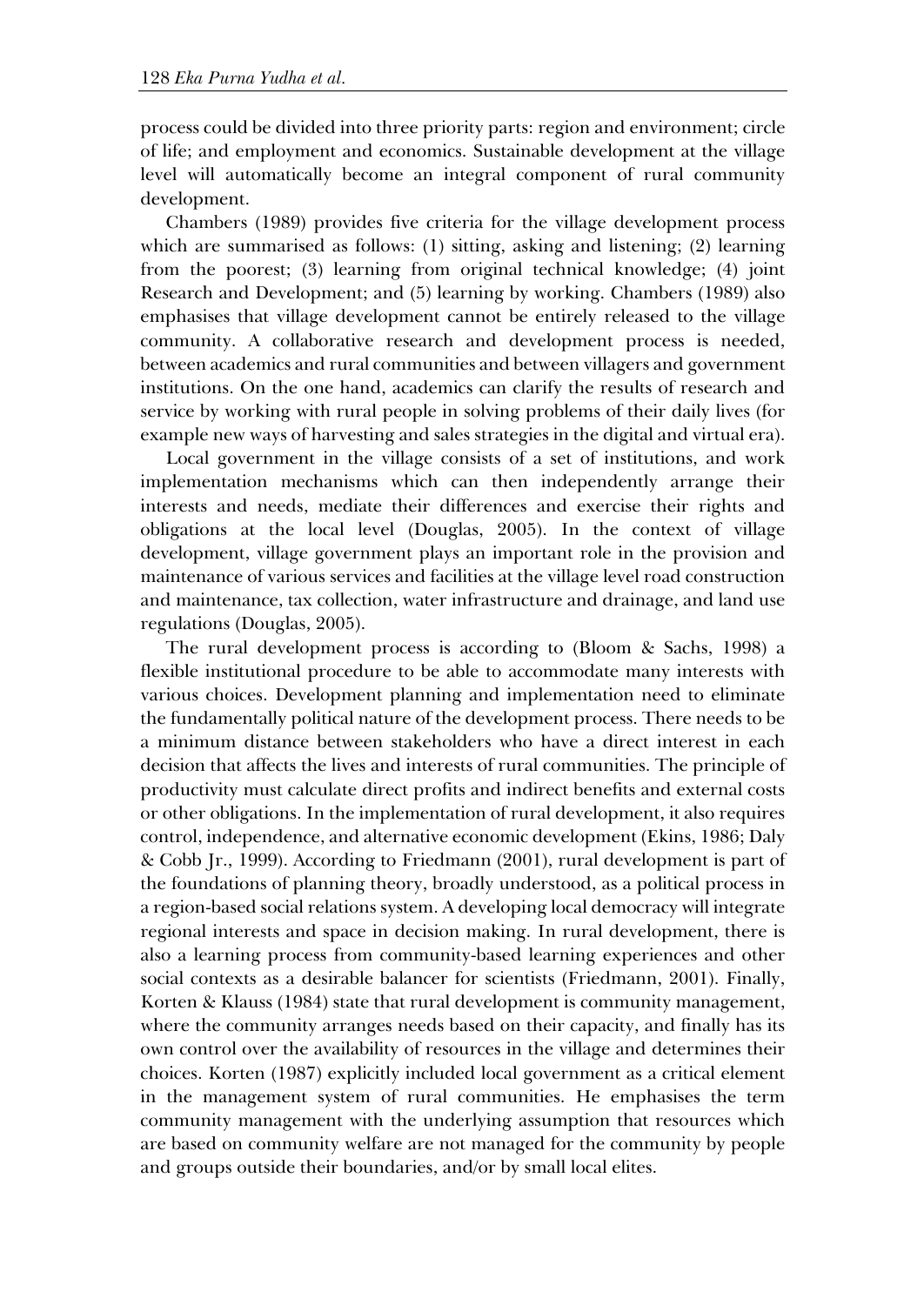## **Typology and Village Development Index (VDI)**

Rural can be defined based on three important reasons consisting of function, dynamics, and variation (Cloke, 2006). Rural areas are experiencing significant spatio-temporal changes due to social, economic and technological developments that affect rural development (Li et al., 2015). In an effort to compile a diversity of opinions and concepts related to rural areas, Frouws & Mol (1999) identified three main lines of discourse, namely, rural-agriculture, welfare levels and modernisation. Lopez-i-Gelats et al. (2009) identified four rural concepts, namely, conservation, entrepreneurship, agriculture, and endogenous development.

The Organization for Economic Co-operation and Development states that an area is included in Predominantly Rural (PR), if the share of population living in rural local units is higher than 50%. Rural if their population density is below 150 inhabitants per square kilometer (500 inhabitants for Japan and Korea, to account for the fact that its national population density exceeds 300 inhabitants per square kilometer). Several rural indices have been developed specifically in various countries. The rural indexes of England and Wales (Cloke, 1977; Cloke et al., 1986; Harrington & O'Donoghue, 1998), OECD rural indicators (OECD, 1994; 1996; 2003), rural indices and the scale of United States urbanity scale (Weiner & Niles, 2015), Australia's accessibility/remoteness index (Department of Health and Aged Care, 2001), rural general practice index in Canada (Olatunde et al., 2007), and rural index for small areas in Spain (Prieto-Lara & Ocana-Riola, 2010) are some indices of the level of village development that have been published in the international scientific literature. Overall, various ways of classification and definition in the literature have been carried out in compiling village typologies. Some indicators that can be used are population density, population growth rate, size of settlements, local economic structure, accessibility and landscape (Ballas et al., 2003; Baume, 2015; Bryden, 2002; Ilbery, 1998). Madu (2010) explains that rural areas are indicated by: the level of land clearing; relatively low population density; population majority linked to agriculture and forestry; traditional lifestyle and habits; agricultural and forest land use; scarcity of built up areas and scattered settlements; and most residents consider themselves villagers.

Indonesia already has a Village Development Index (VDI) which is a Composite Index formed based on three indexes, namely the Social Resilience Index, the Economic Resilience Index and the Ecological/Environmental Resilience Index. Village status classification is set in the following threshold: (1) very underdeveloped village; (2) underdeveloped villages; (3) developing villages; (4) developed villages; and (5) independent village. Development policies and activities and the empowerment of rural communities must produce equity and justice, be based and strengthen local values and culture, and be environmentally friendly by managing natural resource potentials reasonably and sustainably (Village Ministry of Indonesia, 2015).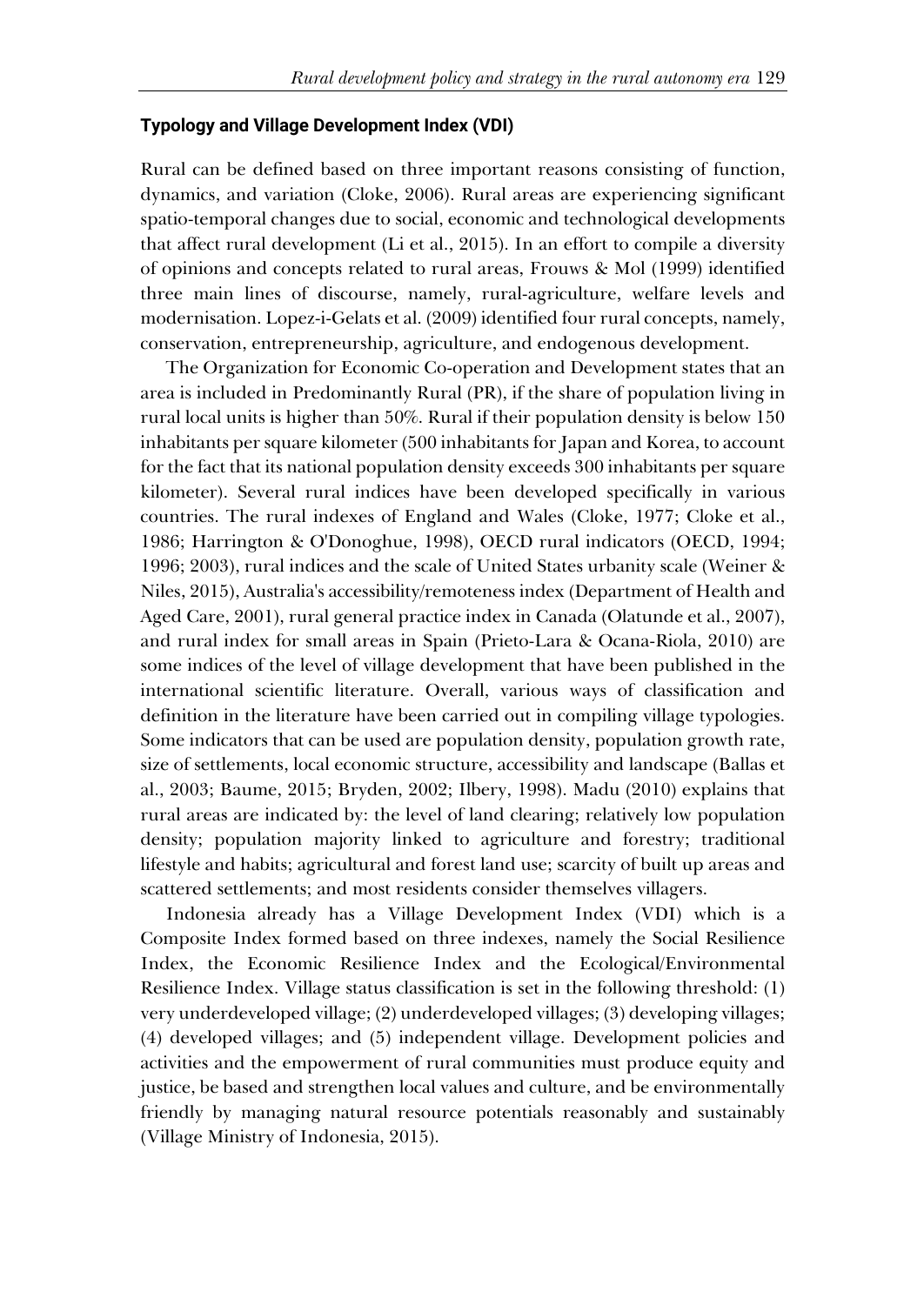# **Study Area**

Pandeglang was established on April 1<sup>st</sup>, 1874 based on Ordinance 1887 No. 224 concerning the boundaries of Banten Residency area, including the boundaries of Pandeglang Regency. At present, Pandeglang Regency is located in Banten Province, on the western tip of Java Island (Figure 1). The area of Pandeglang Regency is 274,689.91ha or 274.69 sq. km., and it is divided into 35 districts, 326 villages and 13 villages. Its population in 2019 was 1,209,011 people with the composition of the male population of 607,012 people and 591,999 women. Based on the data above, the sex ratio is 104.23. The population growth rate is quite high, at 5.17% per year. The distribution of population per district is relatively uneven. The district with the scarcest population is Sumur District with an average of 91 inhabitants/ sq. km., while the most populous area is Labuan District, with 3,585 inhabitants/ sq. km. While the average population density of Pandeglang Regency is 432 people/ sq. km.

It is an agricultural district because of the high dominance of the agricultural sector in the regional economic structure. This can be proved by the distribution of the agriculture, forestry and fisheries sectors by 35%. Other sectors that were quite high were the trade sector by  $11\%$ , the mining sector by  $9\%$ , and the manufacturing industry sector by 6%.

Pandeglang also has one of the unique and rare natural resources, the Javan Rhinoceros in the Ujung Kulon National Park as a protected area under Law No. 5 of 1990 concerning Conservation of Natural Resources and Law No. 41 of 1999 concerning Forestry.



**Figure 1. L**ocation of Pandeglang Regency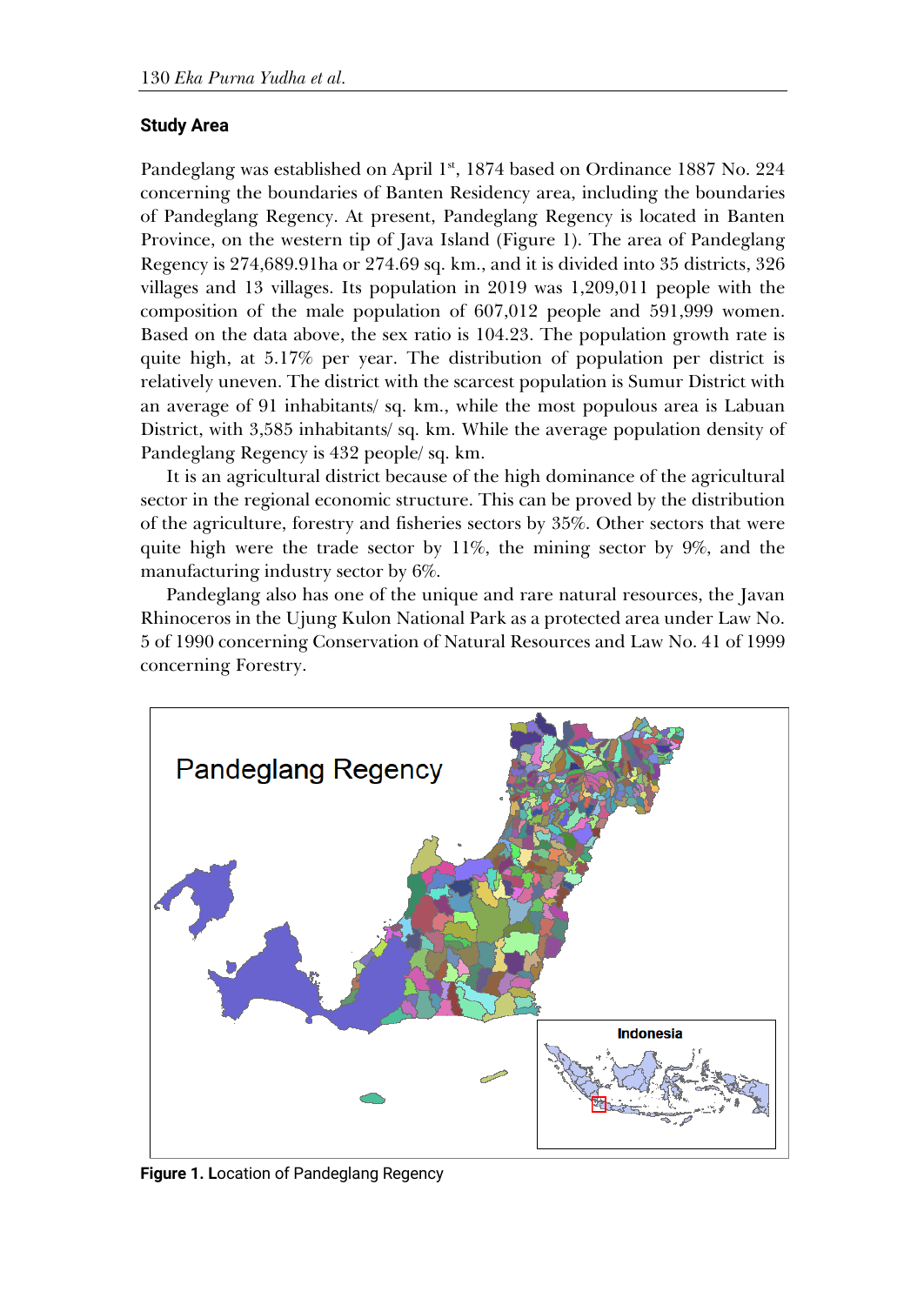The UNESCO World Heritage Commission established Ujung Kulon National Park as a Natural World Heritage Site with Decree Number:  $SC/Eco/5867.2.409$  February 1<sup>st</sup>, 1992. Javan Rhinos are classified as critically endangered on the IUCN Red List. Currently, it is estimated that there are only 50 rhinoceros in one wild.

The study area was deliberately chosen as a place of research by considering the backwardness of its territory in Banten Province. Based on Government Regulation No. 131 of 2015 concerning Determination of Underdeveloped Regions in 2015-2019, there are still around 122 disadvantaged districts in Indonesia, one of which is Pandeglang Regency is one. This lag can be seen from the HDI value of Pandeglang Regency in 2018, which only reached 62.06, the figure is still far from the average of Banten Province, which has an HDI value of 69.89. In total 326 villages in Pandeglang Regency still have 156 (48%) villages that are very underdeveloped, 158 (48%) villages are underdeveloped, 10 (3%) developing villages, 2 (1%) developed villages, and there are no independent villages. This fact is quite ironic because the geographic location of Pandeglang Regency is only 110 km from the Capital City of DKI Jakarta.

#### **Materials and methods**

This study uses 2018 Village Potential data to develop a village typology model, while the 2018 Village Fund Allocation data and the results of the 2018 Village Development Index calculation to analyse the effect of village spending on village development. Finally, focus group discussion, and in-depth interviews data on village government officials weer used to develop strategies for accelerating village development in Pandeglang Regency.

#### Typology of village development

The development of a village typology model is composed of several composites, namely, index of physical and infrastructure progress; index of human resources and village autonomy institutions progress; and index of economic progress. Rural development was identified descriptively by factors of potential characteristics of the village, internal factors of village institutions, and external factors (Valentin, 2001). The Village Development Index was compiled by taking into account the availability of data sourced from Village Potential, published by the Central Statistics Agency. For the 2018 Village Development Index calculation, the 2017 PODES data source is used.

The procedure to produce the Village Development Index (VDI) is as follows (Table 1): each indicator has a score between 0 to 5; the higher the score reflects the level of significance; each indicator score is grouped into variable scores. The total score of the variables is then formulated into an index: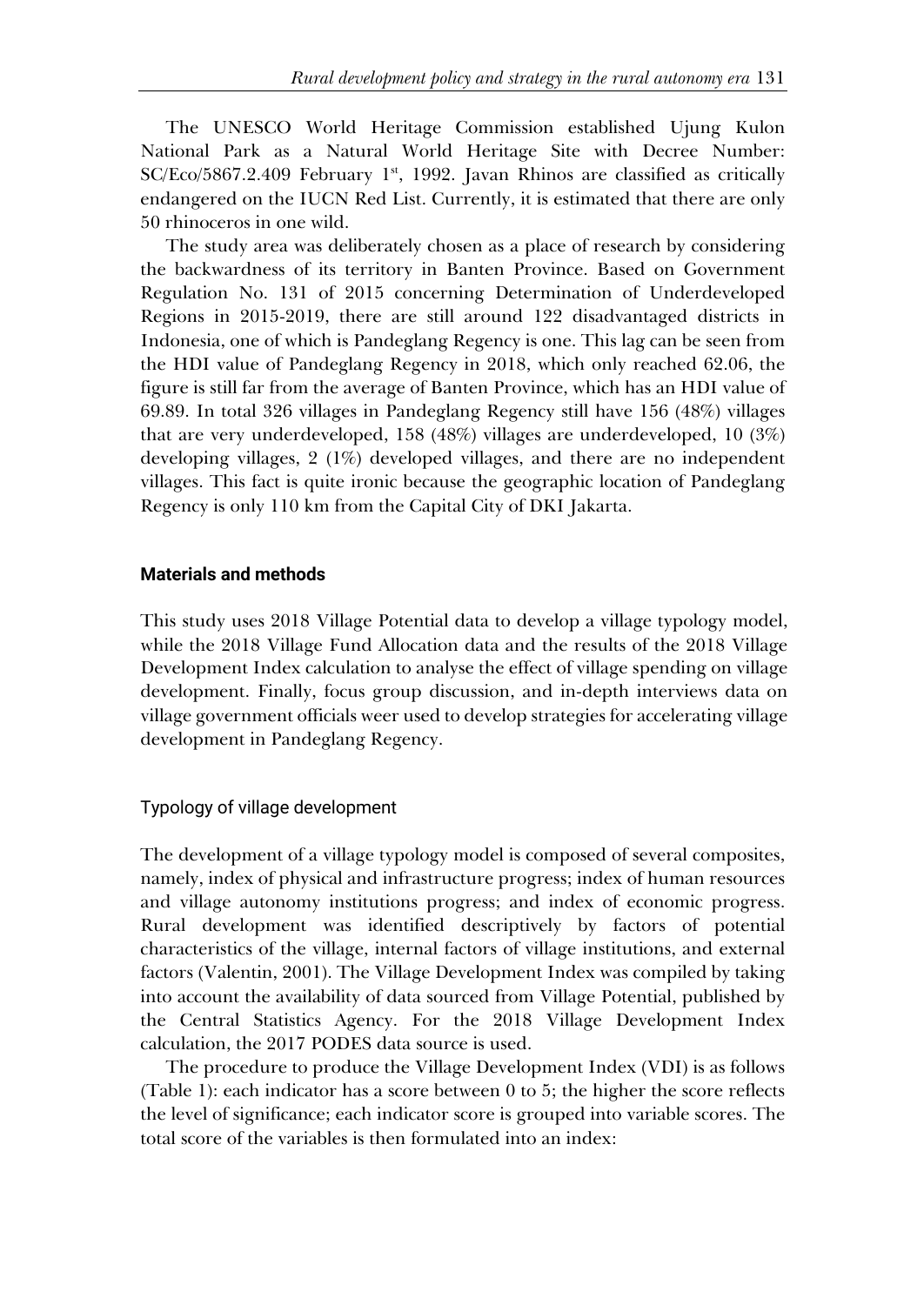Variable Index =  $\frac{\sum \text{Indicator X}}{\text{Maximum Value (X)}}$ 

The indexes of each variable were combined into the Village Development Index (VDI) with the formula:

$$
VDI = \frac{1}{3}(PEP + CIP + EC), \text{where}
$$

VDI: Village Development Index;

PEP: Physical and Environmental Progress;

CIP: Community and Institutional Progress;

EC: Economic Progress

| Variable      | Dimension                                         | Indicator                                    |
|---------------|---------------------------------------------------|----------------------------------------------|
| Physical and  | Village topography                                | Village topography                           |
| environ-      | The position of the village                       | The position of the village related to the   |
| mental        | related to the forest                             | forest.                                      |
| resilience    | Supporting agricultural<br>cultivation activities | The existence of irrigation channels         |
|               | <b>Regional Openness</b>                          | There are modes of public transportation     |
|               |                                                   | Four-wheeled or motorised vehicles           |
|               |                                                   | accessible roads                             |
|               |                                                   | Quality of village roads                     |
|               | Settlement                                        | Access to clean water and safe drinking      |
|               |                                                   | water                                        |
|               |                                                   | Access to sanitation                         |
|               |                                                   | Access to electricity                        |
|               |                                                   | Access to Telephone and Internet             |
|               | Health                                            | Health care facilities                       |
|               |                                                   | Community empowerment for health             |
|               |                                                   | Health insurance                             |
|               | <b>Education and Sports</b>                       | Access primary and secondary education       |
|               |                                                   | Access to non-formal education               |
|               |                                                   | Access to the library                        |
|               |                                                   | Access to public space and sports facilities |
|               | Ecology                                           | Environmental quality                        |
|               |                                                   | Potential for disaster prone and disaster    |
|               |                                                   | response                                     |
| Community     | <b>Human Resources</b>                            | Having social solidarity                     |
| and           |                                                   | Have tolerance                               |
| Institutional |                                                   | A sense of security of the population        |
| Resilience    |                                                   | Social welfare                               |
|               | The primary source of                             |                                              |
|               | income for most of the                            | The majority of the population's job         |
|               | population                                        |                                              |
|               | Village autonomy                                  | Village expenditure level                    |
|               | institutions                                      | Level of ownership of village assets         |
|               |                                                   | Number of village officials                  |

**Table 1**. Variables, dimensions, and Indicators of Village Development Index (VDI)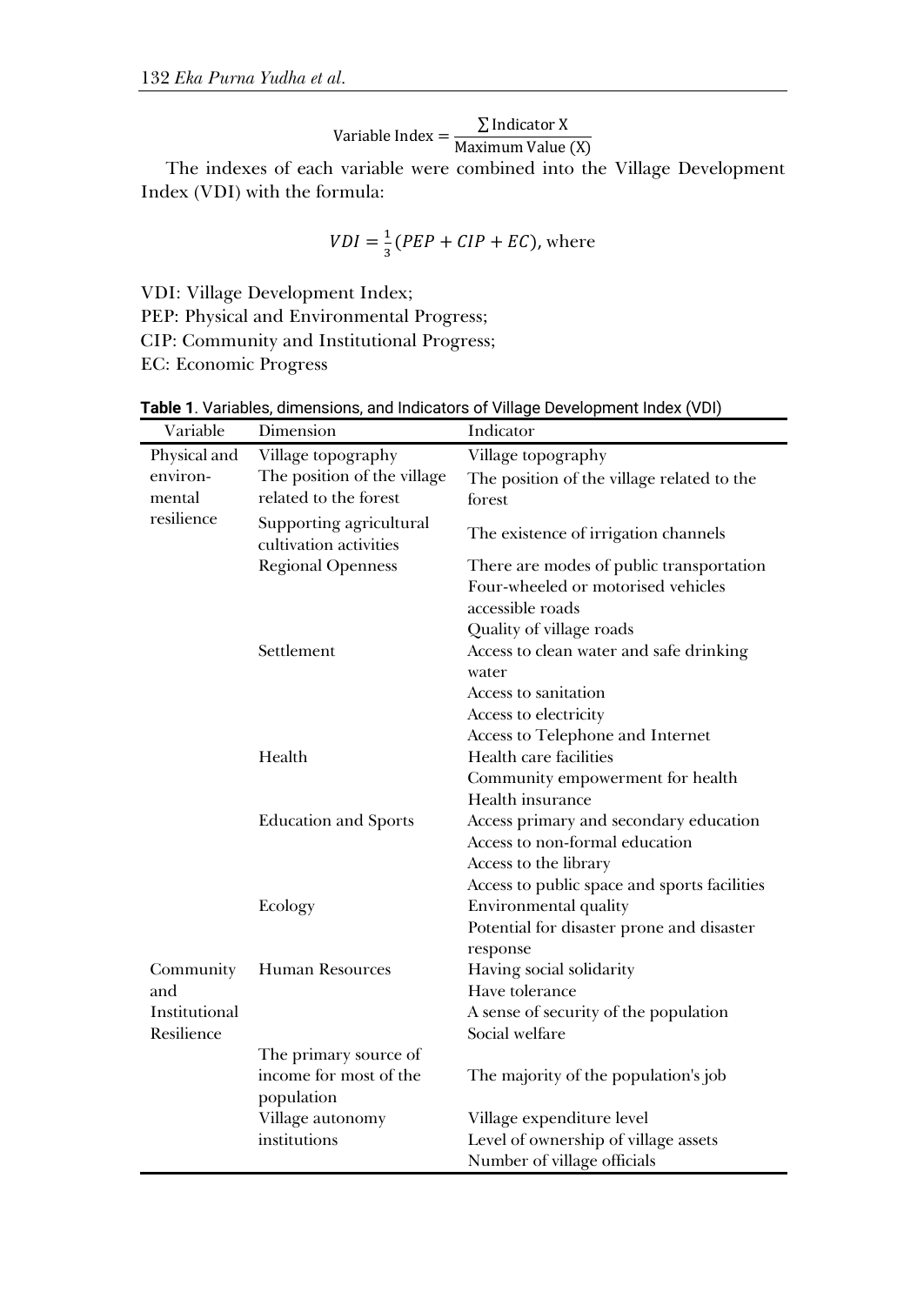|                 |                 | Value of original village income            |
|-----------------|-----------------|---------------------------------------------|
|                 |                 | The existence of a local environmental      |
|                 |                 | unit $(RT/RW)$                              |
|                 |                 | The existence of village boundaries         |
| <b>Economic</b> | <b>Economic</b> | Diversity of village community production   |
| Resilience      |                 | The availability of trade service centers   |
|                 |                 | Access to distribution/logistics            |
|                 |                 | Access to financial and credit institutions |
|                 |                 | <b>Economic institutions</b>                |

Based on the results of the calculation of the Village Development Index above, the village typology model in Pandeglang Regency can then be divided into 7 (seven) typologies, namely typology A, typology B, typology C, typology D, typology E, typology F, typology G, typology H (Table 2). Diverse and unique rural areas can be classified in order to develop regional-scale village policies (Beyazli et al., 2017).

| No.                           | Typology | VDI Assessment Criteria* |               |         | VDI value       |
|-------------------------------|----------|--------------------------|---------------|---------|-----------------|
|                               |          | Physical and             | Community and |         |                 |
|                               |          | Infrastructure           | Institutional | Economy |                 |
|                               | A        | Good                     | Good          | Good    | > 0.815         |
| $\overline{2}$                | B        | Good                     | Good          | Poor    | $0,707 - 0,815$ |
| 3                             | C        | Good                     | Poor          | Good    | $0,599 - 0,707$ |
| $\overline{4}$                | D        | Poor                     | Good          | Good    | $0.599 - 0.707$ |
| 5                             | E        | Good                     | Poor          | Poor    | $0,491 - 0,599$ |
| 6                             | F        | Poor                     | Good          | Poor    | $0,491 - 0,599$ |
| 7                             | G        | Poor                     | Poor          | Good    | $0,491 - 0,599$ |
| 8                             | H        | Poor                     | Poor          | Poor    | < 0.491         |
| Source: Analysis Results 2017 |          |                          |               |         |                 |
| Information:                  |          |                          |               |         |                 |
| Assessment                    |          | Value Range              | Final score   |         |                 |
| <b>GOOD</b>                   |          | $0.6$ < Index < 1.0      | Good          |         |                 |
| <b>POOR</b>                   |          | $0.0 <$ Index $< 0.6$    | Poor          |         |                 |

**Table 2.** Village typology in Pandeglang Regency

#### Geographically Weighted Regression (GWR)

The GWR model is a global regression model that is converted into a weighted regression model (Lu et al., 2014). The GWR approach might easier overcome spatial heterogeneity than the global approach that takes into account spatial error dependence. Parameter values were calculated at each geographic location point so that each geographic location point has a different regression parameter value. This will provide variations in the value of the regression parameters in a set of geographical areas. Fisher & Getis (1997) stated that GWR also describes models with varying geographical space or so-called non-stationary parametric.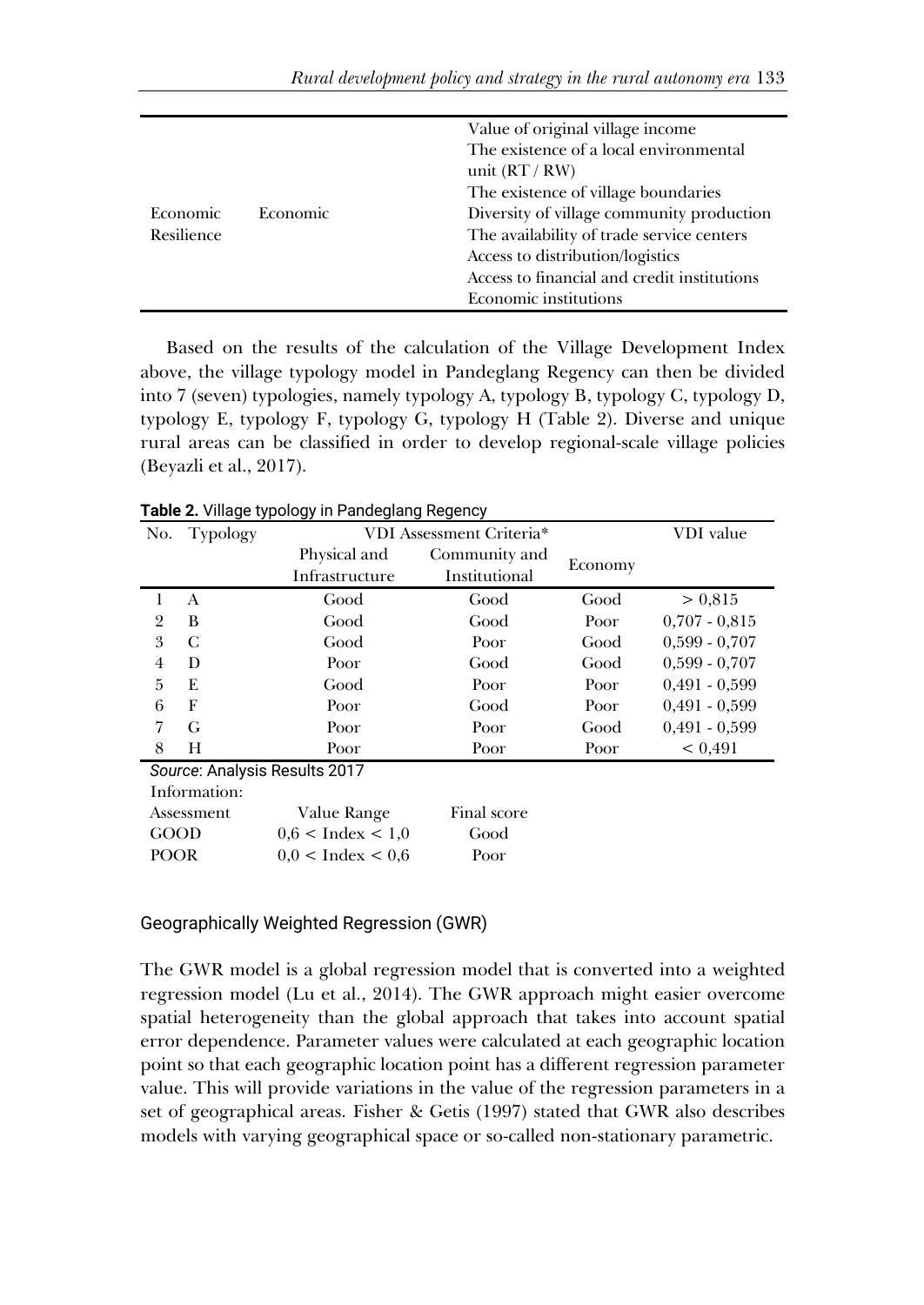These locations are  $i = 1, 2, \ldots, 326$  for villages in Pandeglang Regency. Village expenditure factors that are suspected to influence rural development performance were tested for the significance of their relationship in the form of modelling. The GRW model will look specifically at the effect of village spending on development performance in each village unit (Umans & Arce, 2014). GWR modeling is constructed in the following model.

$$
VDI_{i} = \beta_{0}(u_{i}, v_{i}) + \beta_{1}(u_{i}, v_{i})EGA_{i} + \beta_{2}(u_{i}, v_{i})EID_{i} + \beta_{3}(u_{i}, v_{i})ECE_{i} + \beta_{4}(u_{i}, v_{i})\beta_{2}(u_{i}, v_{i})ECD_{i} + \epsilon
$$

#### **Results and discussion**

### *Village typology of Pandeglang Regency*

Based on VDI calculation results in Figure 2, there are four villages with typology A (1%), 68 villages with typology B (20%), 129 villages with typology E (38%), 20 villages with typology F (6%), and four villages with typology typology H (35%). These differences in village typology vary due to differences in geographical, demographic, village institutional, and socioeconomic conditions. Rural typological characters tend to use demographic, social and economic indicators (Cloke, 1977; Openshaw, 1987; Terluin et al., 1995; Hodge et al., 2000).

The village in the north has the status of developed and developing villages. The cause of the northern region being more advanced is due to the many pulls of economic activity in the north such as the central government, trade center, district tourism center, and easy access to transportation. The same thing was conveyed by Lewczuk & Ustinovichius (2015), where socioeconomic development in rural areas is the simultaneous impact of exogenous and endogenous factors in villages. In addition, the globalisation era of the industrial revolution 4.0 also provides an increasingly dominant role for external (exogenous) forces in rural development.



**Figure 2.** Distribution of village typology based on VDI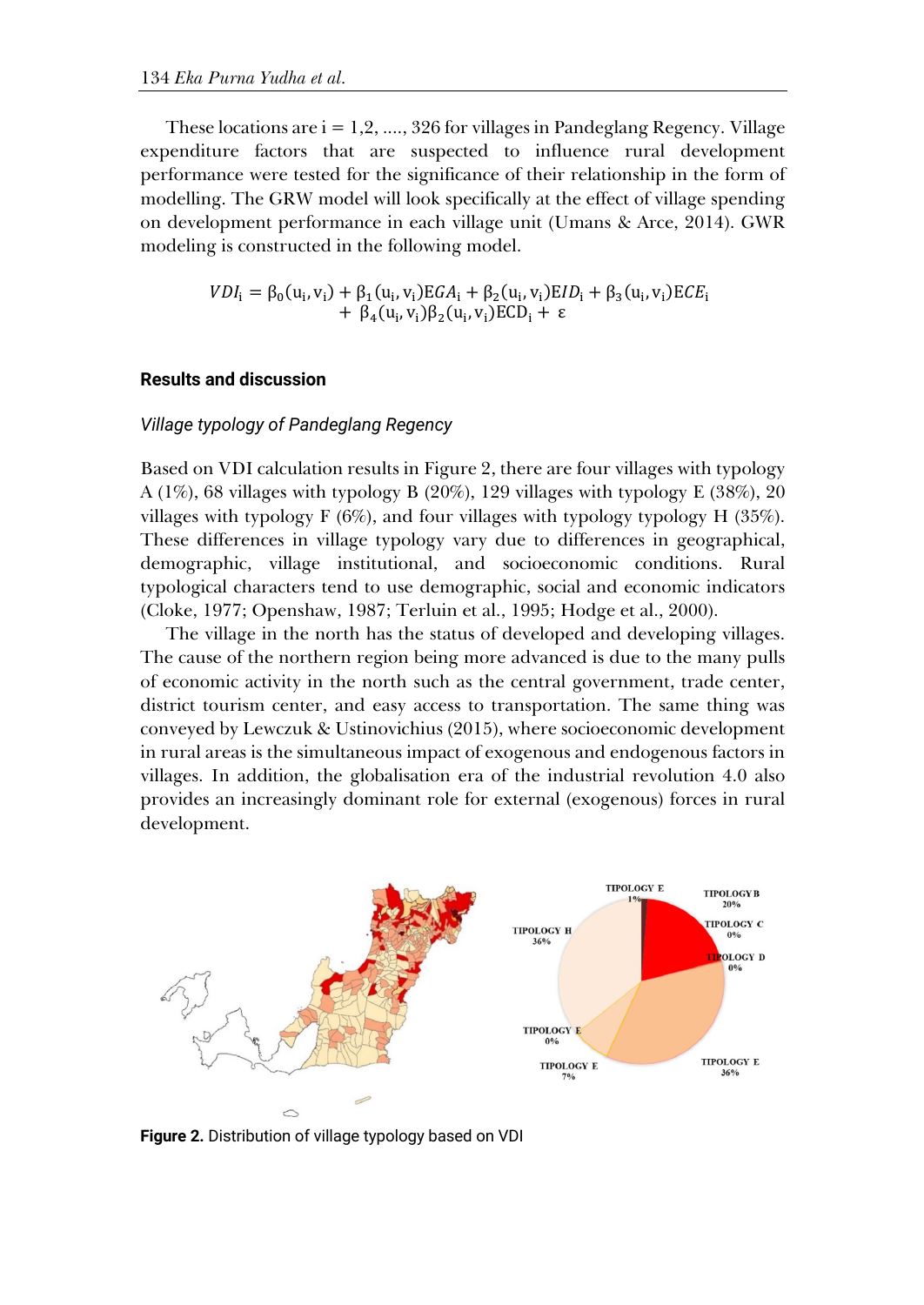Village with typology A is the village with the best potential level of development. This village has a good level of physical progress, competent human resources, and also an excellent socioeconomic level. In Pandeglang Regency, villages with Typology A are most commonly found in the northern and central regions because they have a physical and administrative position that is relatively close to the district government and the centre of economic activity at the district level. The progress of these villages is the same as that delivered by Bjärstig & Sandström (2017) where a collaboration between public and private partnerships is an important part contributing to increased sustainable development.

Village with typology B is a village with a good level of potential development, where this village has a good level of physical progress, competent human resources, but has a low socioeconomic level. In the study area, villages with Typology B are most common in the north, central and southern regions. This low economic access can be seen from the main source of income which relies on the primary sector. The low number of micro and small industries that can drive the economy in this area is the cause of the rural economy's lack of enthusiasm. Gaddefors et al. (2020) explained that regional development needs to be done through entrepreneurship that can create jobs and innovations, thereby increasing the local economy of rural areas.

The village with typology E is one with a relatively low level of potential development. This village has a good level of physical progress but has low human resources and low socioeconomic level. In the study area, villages with Typology E are mostly found in the central and southern regions. This low level of human resources can be deduced from the percentage of the population working in the agricultural sector and also the limited number of rural educational facilities. In addition, road access is still not good and has not yet developed economic activities that drive the economic wheel in this rural area. Therefore, public policies of rural development must be oriented to developing competitiveness. This competitiveness is multidimensional in nature, consisting of the competitiveness of human resources and the village superior commodities or products (Râmniceanu & Ackrill, 2007).

Village with typology F is one with a relatively low level of potential development, with low level of physical progress, good human resources, and also low socioeconomic. In the study area, villages with Typology F are found in the central and southern regions. The low physical aspects can be seen in villages that are topographically located in valleys and slope/peak areas, and the position of villages around the forest. In addition, village transportation facilities are lacking, there are still many villages whose main surface roads have not been paved, fourwheeled vehicles cannot be brought into the village at any time, and there is also no public transportation that serves rural transportation. Increasing the capacity of community knowledge and the effects of agglomeration enables entrepreneurial activity and functions as a mechanism that produces positive regional growth for villages (Audretsch & Feldman, 2004; Audretsch & Keilbach, 2008). Villages with this typology are quite interesting because they have a high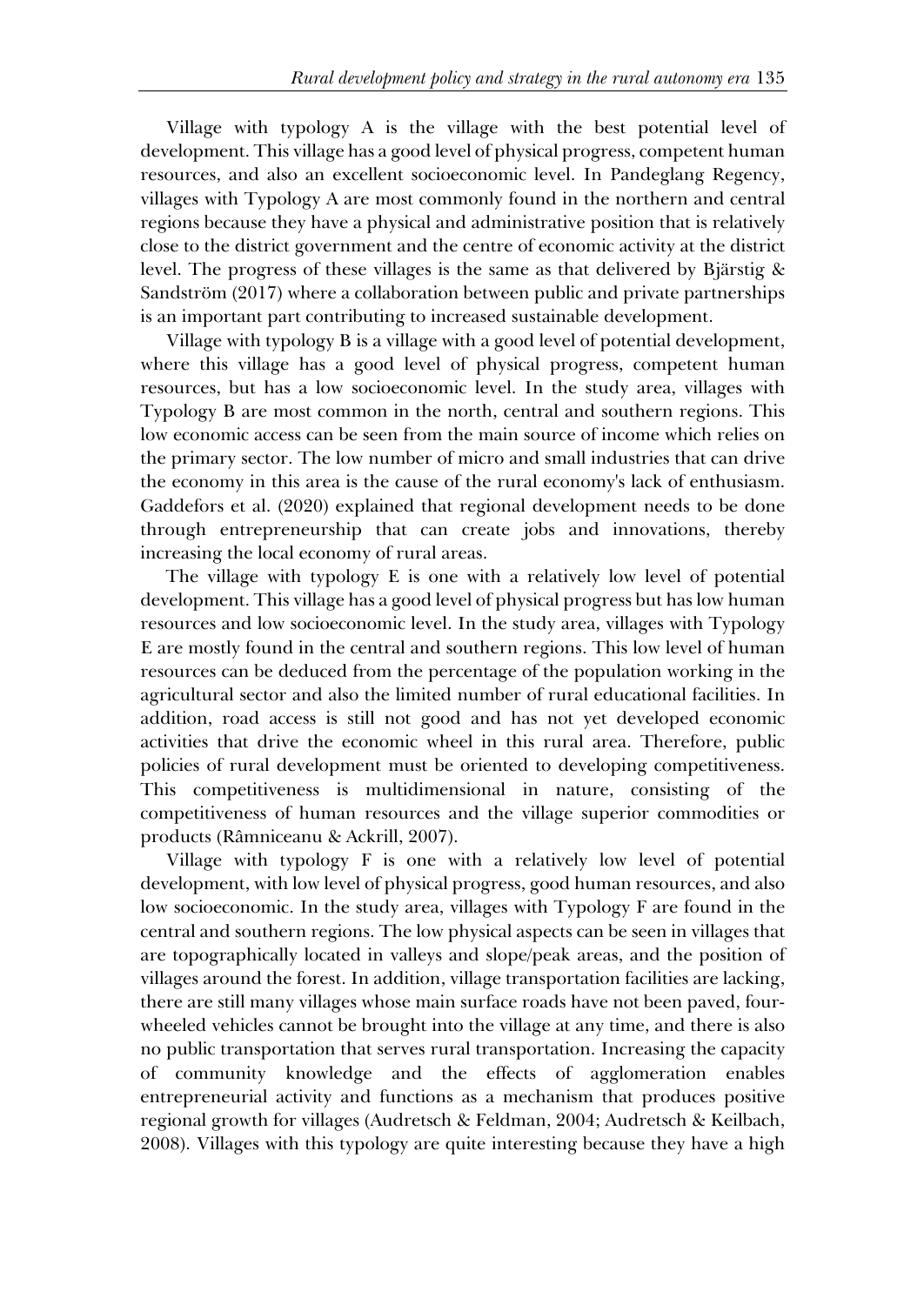enough social capital which, when optimised, can encourage village ecology and economic sustainability.

Village with typology H is the village with the lowest level of potential development; this village has a low level of physical progress, low human resources, and low socioeconomic level. They are found in the central and southern regions. The low physical aspects are given by their topographical location in valleys and slope/peak areas, and around the forest. This low level of human resources can be seen from the percentage of the population working in the agricultural labour sector and also the limited number of rural educational facilities. Low economic access translates into the main income sources being agriculture, access roads that are still not good, and the absence of any economic activity. This underdeveloped village is one that needs special attention in order to get out of the pitfalls of lagging behind all aspects of development. Kiryluk-Dryjska et al. (2020) states that developing rural areas programs should prioritise three main axes namely increasing the competitiveness of the agricultural sector, improving the quality of the rural environment, and improving the quality of life of the people and diversification of the rural economy.

#### *Geographically Weighted Regression (GWR) modeling*

The results of the GWR model show that with the village analysis unit in the GWR model the level of goodness of the model is quite high. The characteristics and factors of village spending that affect the level of performance of rural development can be seen in more detail in each village (Yudha et al., 2018). Based on the GWR modeling in Table 3, it is clear that the expenditure on the field of infrastructure development has the greatest influence on the performance of village development as seen from the elasticity value of 0.637, followed by expenditure on the field of community development with an elasticity value of 0.084, expenditure on the field of community empowerment with an elasticity value of 0.019, and expenditure on the government administration with an elasticity value of 0.010.

From the results of the mapping of the GWR model in Figure 3, it can be seen that the use of village funds has had a diverse impact on villages in Pandeglang Regency. In the context of rural development, it is necessary to know the influence of village financial management on the status of rural development performance. Because in the development process a target is needed, the village expenditure should have a positive impact on the level of rural development performance indicated by the VDI. In modelling Geographically Weighted Regression, it can be seen that the majority of village fund management has had quite a good impact in increasing the village development index. Although the conditions for improving the village development index are quite good, they are still concentrated in the northern and central regions. The two regional clusters include village typologies which are relatively more advanced and have a geographically good level of road accessibility, thus accelerating the village development process.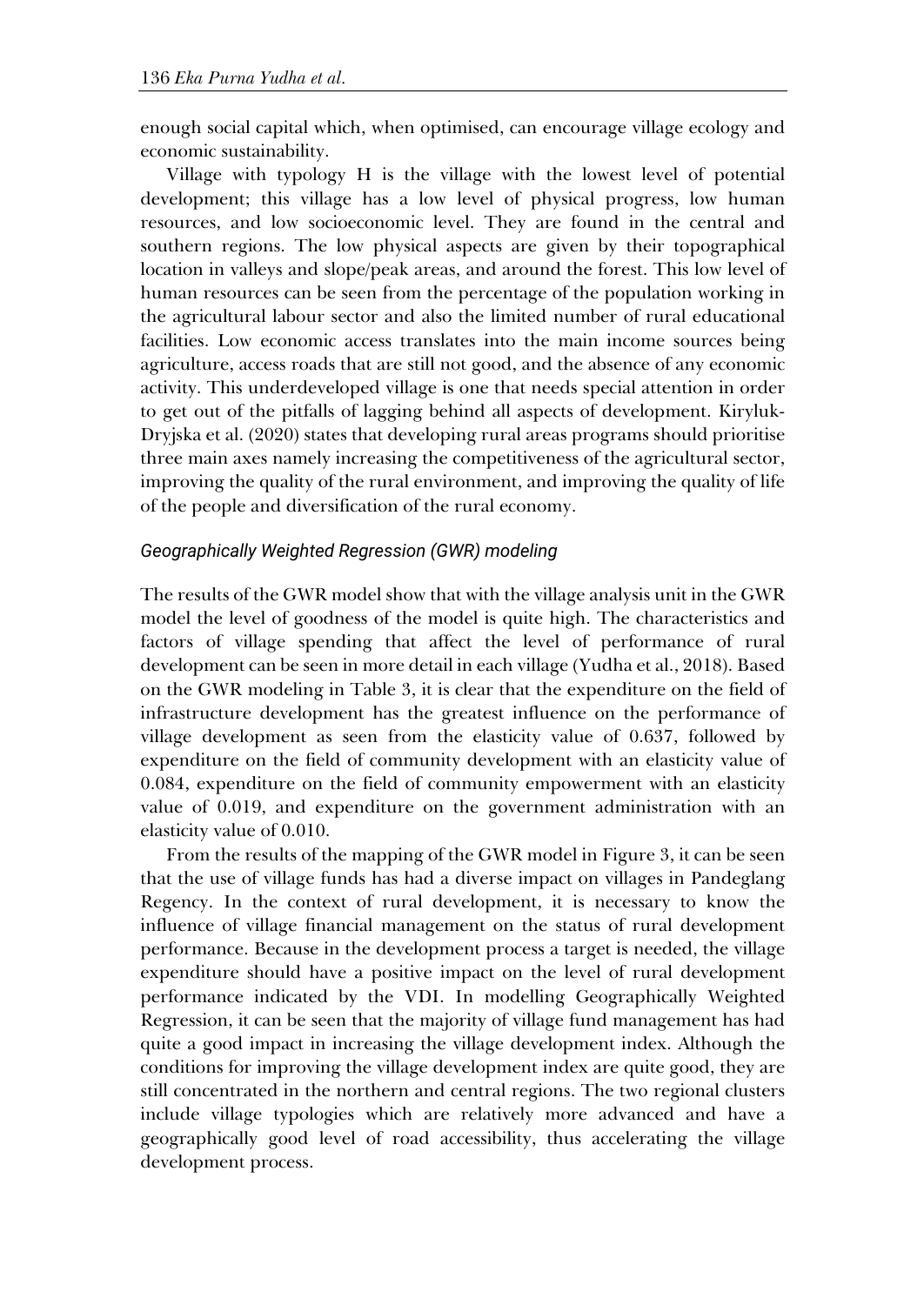| Variable                                                    | Elasticity | <b>GWR</b> Model |         |         |
|-------------------------------------------------------------|------------|------------------|---------|---------|
|                                                             |            | Min.             | Average | Max     |
| Intercept                                                   |            | $-743,561$       | 0,02437 | 626,786 |
| <b>Expenditures on Government</b><br>Administration $(X_1)$ | 0,010      | $-0.35432$       | 0,03159 | 0,47542 |
| Expenditures on Infrastructure<br>Development $(X_2)$       | 0,637      | $-0.01623$       | 0,09265 | 0,01624 |
| <b>Expenditures on Community</b><br>Empowerment $(X_3)$     | 0,019      | $-0.02464$       | 0,00152 | 0,08975 |
| <b>Expenditures for Community</b><br>Development $(X_4)$    | 0,084      | $-0.04125$       | 0,00368 | 0,07774 |
| Dummy                                                       |            |                  |         |         |
| N                                                           |            |                  |         | 326     |
| $R^2$                                                       |            |                  |         | 99,1    |
| AIC                                                         |            |                  |         | 82,347  |
| <b>SSE</b>                                                  |            |                  |         | 237,5   |
| Assumptions fulfilled                                       |            |                  |         |         |
| P Value Leung-test                                          |            |                  |         | 0,00042 |

**Table 3**. Results of estimated GWR parameters effect of village expenditure on village development performance



**Figure 3**. Significance of the relationship between the influence of expenditure

Good road access will encourage a smooth flow of supply of agricultural production, village creativity, and stimulate investments. There is a link between entrepreneurial activity and regional growth through an emphasis on resolving regional constraints (Müller, 2016). Good regional connectivity will encourage behaviour change and paradigm to develop creative entrepreneurship activities in rural areas.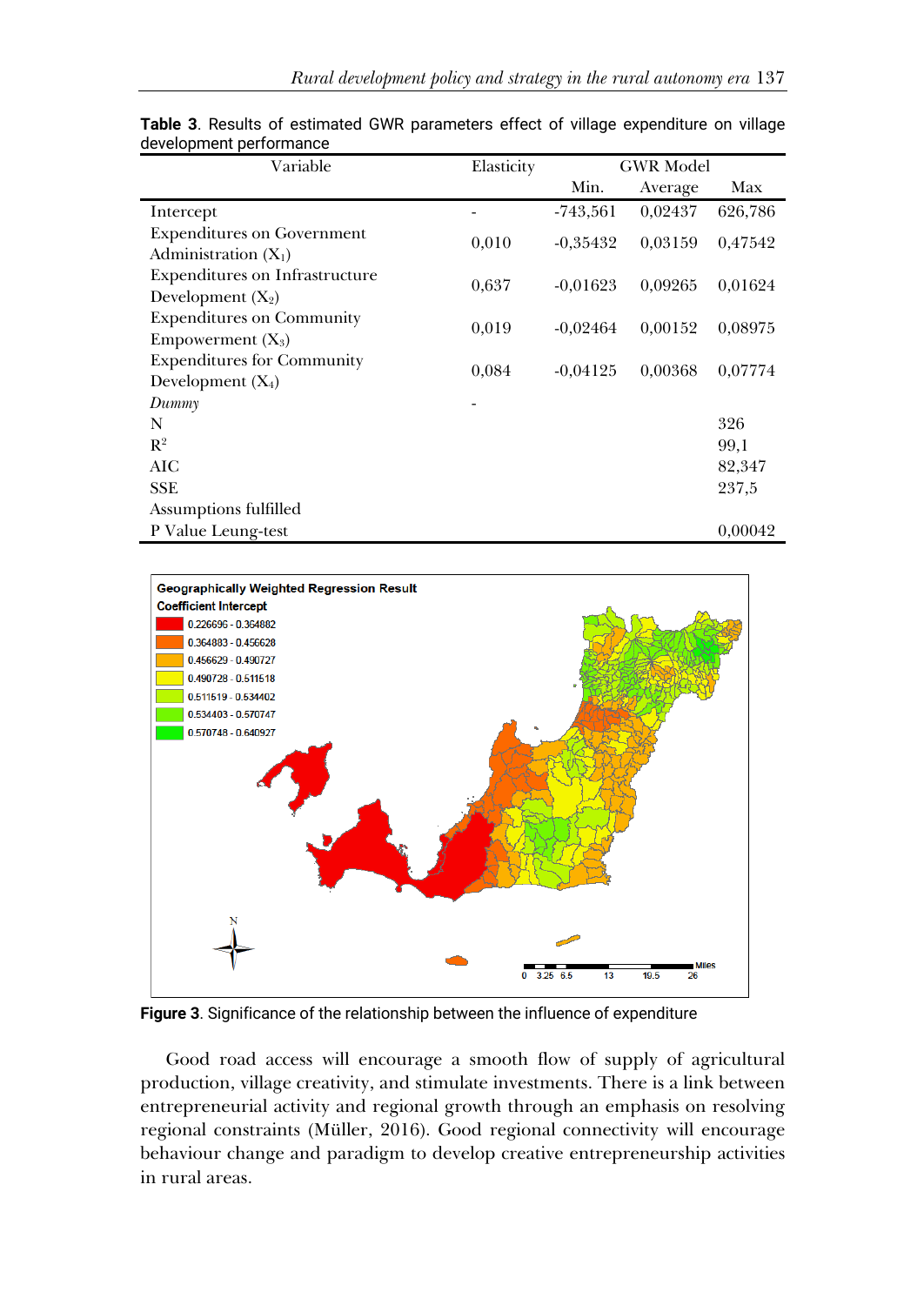Expenditures on village government administration are allocated for population and regional administration services. These services include the establishment of village boundaries, population administration services, village data and information management, planning and evaluation of village development activities, village cooperation, and construction of village office infrastructure. Second, expenditures on village infrastructure development are allocated to the development of basic infrastructure such as health, education, supporting infrastructure for accessibility of residents, settlements, agricultural infrastructure development, economic infrastructure, and environmental sustainability. Third, expenditures to increase community empowerment are allocated to fund activities aimed at increasing the capacity of citizens or village communities in developing entrepreneurship, increasing income, and expanding the economies of scale of individual citizens or community groups and villages. Fourth, expenditures on community development focus in activities for fostering youth and sports, training and counselling, and activities to foster women's organisations. Infrastructure expenditure has a direct bearing on increasing the VDI. The results of the study clearly show that infrastructure development is an important determinant of total factor productivity and efficiency of agricultural production (Ashok & Balasubramanian, 2006). Ahmed & Hossein (1990) stated that infrastructure development affects transportation costs and margins obtained by producers (traders). Indirectly, infrastructure development affects employment through the diffusion of modern, labour-intensive technology. The effect of new road construction is quite strong as shown in studies by the World Bank in India, Pakistan and Brazil (Creightney, 1993 Lall et al., 1999).

# *Village development strategies in Pandeglang*

Basically, the village typology simplifies the process of formulating rural development priorities that are appropriate to the potential and needs of the village. It could be considered for village planning and management guidelines. The output is, of course, to improve the effectiveness and efficiency of the use of village finance on rural development. Rural development practices must pay attention to three main principles: local diversity, local resources, and local accountability (Korten, 1987). In the process, a framework of development guidance is needed in rural development based on the conditions of each typology. The pattern of priority development in the aspects of village development using VDI is shown in Figure 4.

Village with Typology A is a steady state village, so the focus of development is more on economic development and maintenance of infrastructure, village institutional and human resources. Village with typology B focuses on developing village finance on the development of the village economy. Village with Typology C needs to develop the institutional and HR aspects of the village. Village with Typology D needs to be encouraged in developing infrastructure. Village with Typology E needs to prioritise economic development, then village institutional and human resource development.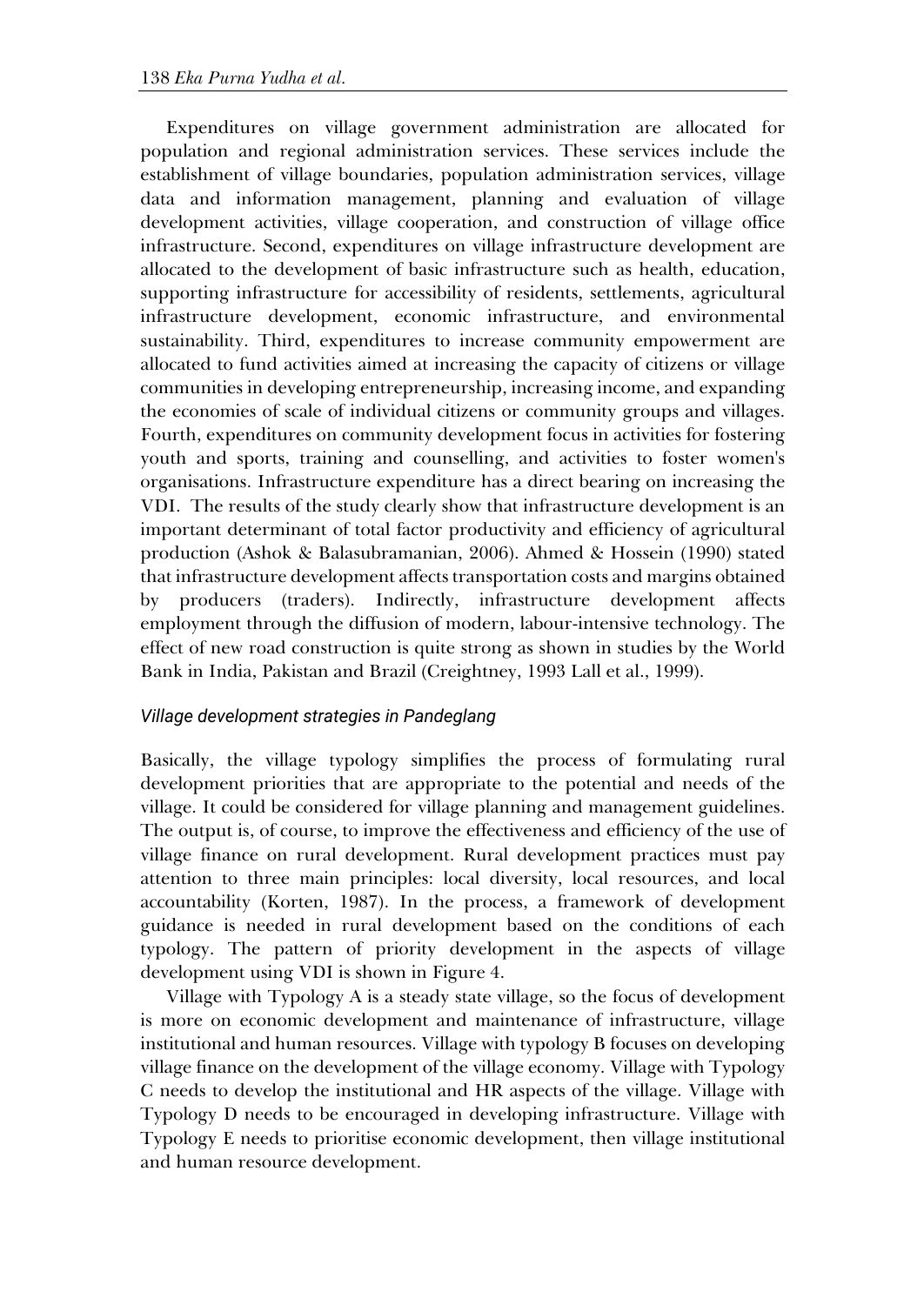

**Figure 4.** The flow pattern of priority development

Village Typology F needs to prioritise infrastructure development, then economic development. Village with Typology G needs to prioritise infrastructure development, then village institutional and human resources. Village with Typology H needs infrastructure improvement, economic improvement, then village institutional and human resources. Efficiency must be implemented in all aspects of physical infrastructure, human resources and institutional, and village economy development. Therefore, this development priority is expected to accelerate the process of rural development based on village potential. In detail, development priorities based on typologies obtained from the results of open discussions with the village government apparatus can be seen in table 4.

|                          | Composite Index Criteria (Priority and Percentage of Village Budjet Use) |                             |                                       |                 |
|--------------------------|--------------------------------------------------------------------------|-----------------------------|---------------------------------------|-----------------|
| Village<br>Typo-<br>logy | Physical and                                                             | Community and Institutional | Economy                               |                 |
|                          | Infrastructure<br>(priority)                                             | Community (priority)        | Autonomous<br>Institutions (priority) | (priority)      |
| A                        | Medium $(30\%)$                                                          | Medium $(30\%)$             | Low $(10\%)$                          | Medium $(30\%)$ |
| B                        | Medium $(20\%)$                                                          | Medium $(20\%)$             | Low $(10\%)$                          | High $(50\%)$   |
| C                        | Medium $(30\%)$                                                          | High $(50\%)$               | Low $(10\%)$                          | Low $(10\%)$    |
| D                        | High $(80\%)$                                                            | Low $(5\%)$                 | Low $(10\%)$                          | Low $(5\%)$     |
| E                        | Medium $(20\%)$                                                          | High $(35%)$                | Low $(10\%)$                          | High $(35%)$    |
| F                        | High $(60\%)$                                                            | Low $(5\%)$                 | Low $(10\%)$                          | Medium $(25%)$  |
| G                        | High $(60\%)$                                                            | Medium $(25%)$              | Low $(10\%)$                          | Low $(5%)$      |
| Н                        | High $(60\%)$                                                            | Medium $(15%)$              | Low $(10\%)$                          | Low $(15%)$     |

**Table 4**. Village financial management priorities based on village typology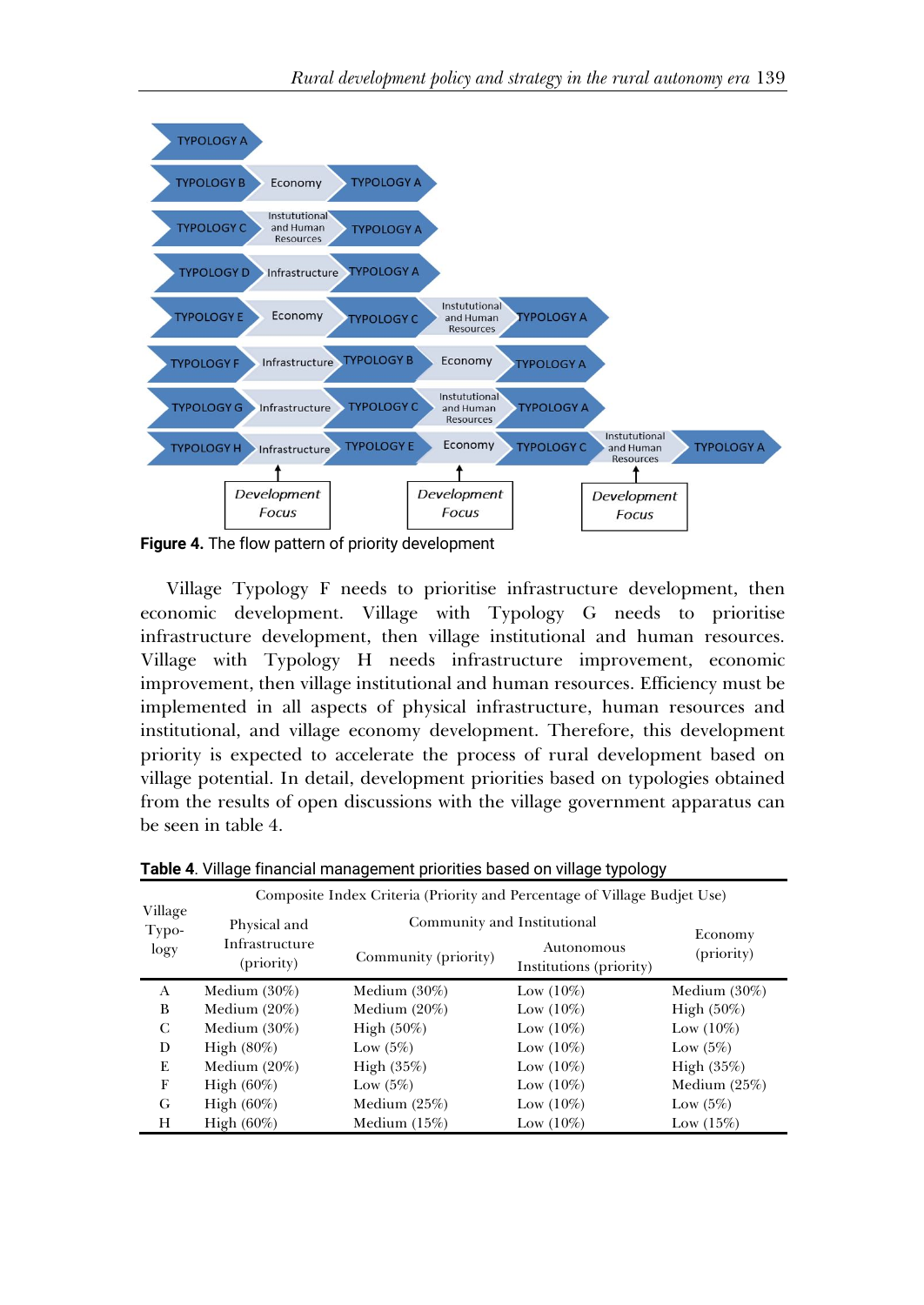According to Lang (1988), development planning strategies need to emphasise an interactive approach, thus promoting the values of togetherness and consensus. In addition, alternative village development must be economically and culturally appropriate so that the community accepts it. In the previous GWR modelling, it can be seen that the distribution of village spending has an effect on increasing higher VDI mostly in villages in the northern and central regions which tend towards the south. Development planning activities and village services that are effective and efficient following community needs can improve the indicators supporting VDI. Village expenditures for village development activities that significantly increase VDI are mostly found in villages that have sloping topography. When viewed geographically, villages that have the lowest influence of village spending on VDI are clustered in villages with a more challenging level of geographical difficulty compared to other villages. The distribution of village spending in the field of community empowerment that has an effect on increasing VDI is mostly found in villages located in areas that have a sloping topography, coastal areas and most are in villages that have been designated as strategic districts, especially in the agricultural sector.

Many early analysts such as Rosenstein-Rodan (1943); Lewis (1986); Scitovsky (1954), Hirschman (1958); Jorgenson (1961); Jones et al., (1965) highlighted agriculture because of its abundant resources and ability to transfer surpluses to the sector industry. The determinants that influence rural empowerment are the quality of program implementation, the role of development agents, access and environmental support, the characteristics of farmers, and the appropriateness of the learning process (Aminah et al., 2015).

The mechanism of village development uses guidance on village typologies and dynamics simulations of the changing status of the development of village typologies. The focus of village development patterns will follow the flow of village infrastructure improvement, then economic improvement, and then village institutional and human resource management. Cumulatively, this jump can be seen in Figure 5, which shows a simulation of village development in 2017-2022- 2027 with a pattern of village financial development combined with Geographically Weighted Regression modelling.

In the first five years, there will be a shift in the typology of village development in Typology B (82 villages), Typology C (99 villages), and Typology E (135 villages). Then in the second five years of village development, there will be a shift in the typology of village development which is quite significant where villages with Typology A are 183 villages, villages with Typology B are 20 villages, villages with Typology C are 111 villages, typology E villages are 21 villages, and villages with Typology F of 1 village. The acceleration of village development in Pandeglang Regency above is one proof that an appropriate strategy is needed in village financial management. Development priorities are based on the village's internal conditions combined with supporting external conditions.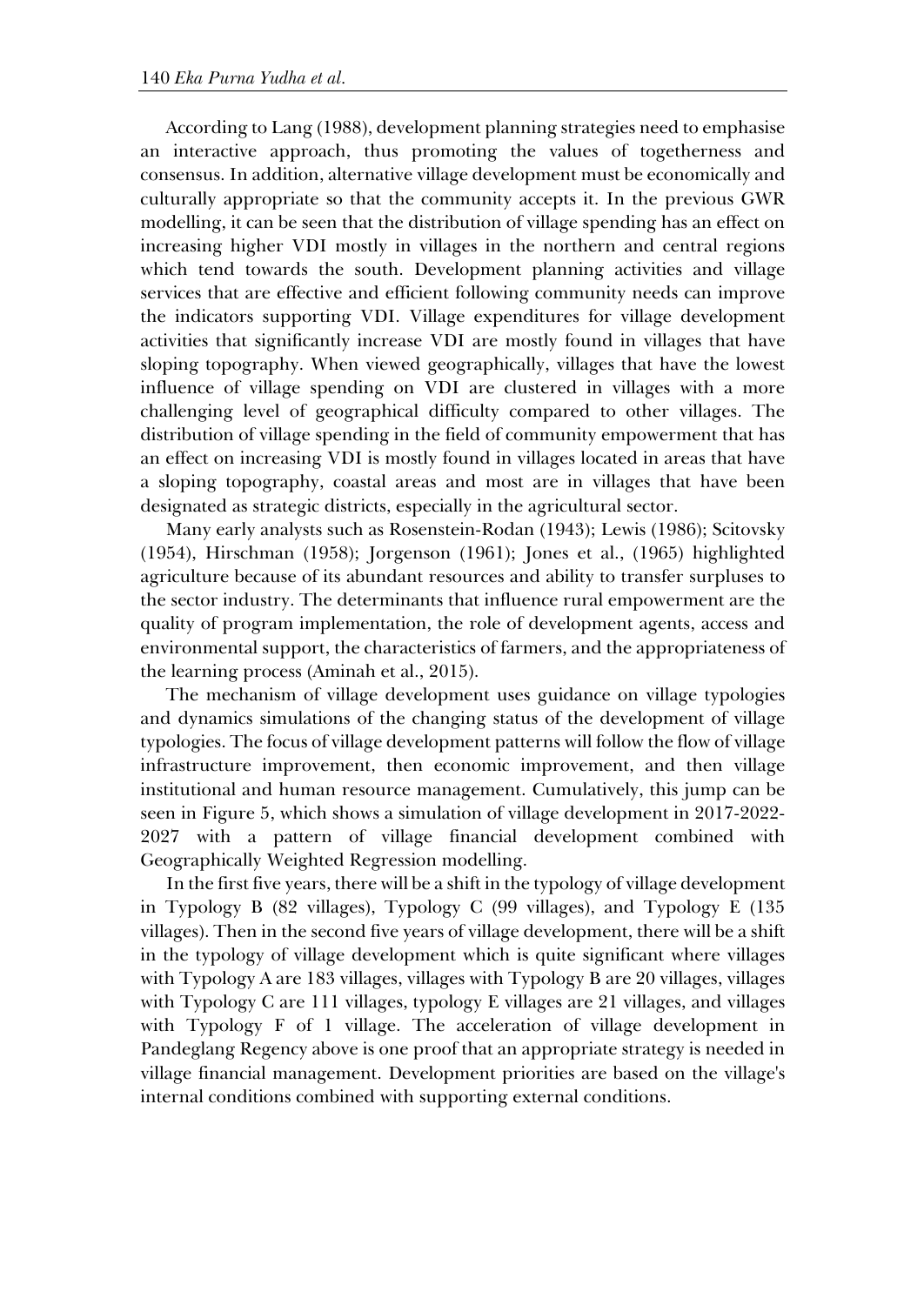

**Figure 5**. Simulation of village development in 2017-2022-2027

#### **Conclusion**

In an effort to increase the successful implementation of village financial management, a pattern of fostering village development that is right on target is needed, so that the available village budget can be used effectively and efficiently. One pattern of village development that is quite effective is to use the status of village typology and its supporting composite index as consideration for village financial allocations. This allocation must be seen how the interaction of village spending with factors of production in rural areas and their influence on rural development indicators (Thomaj, 2015).

Rural development emphasises innovation as an important instrument to improve the economy and is able to encourage growth and prosperity at the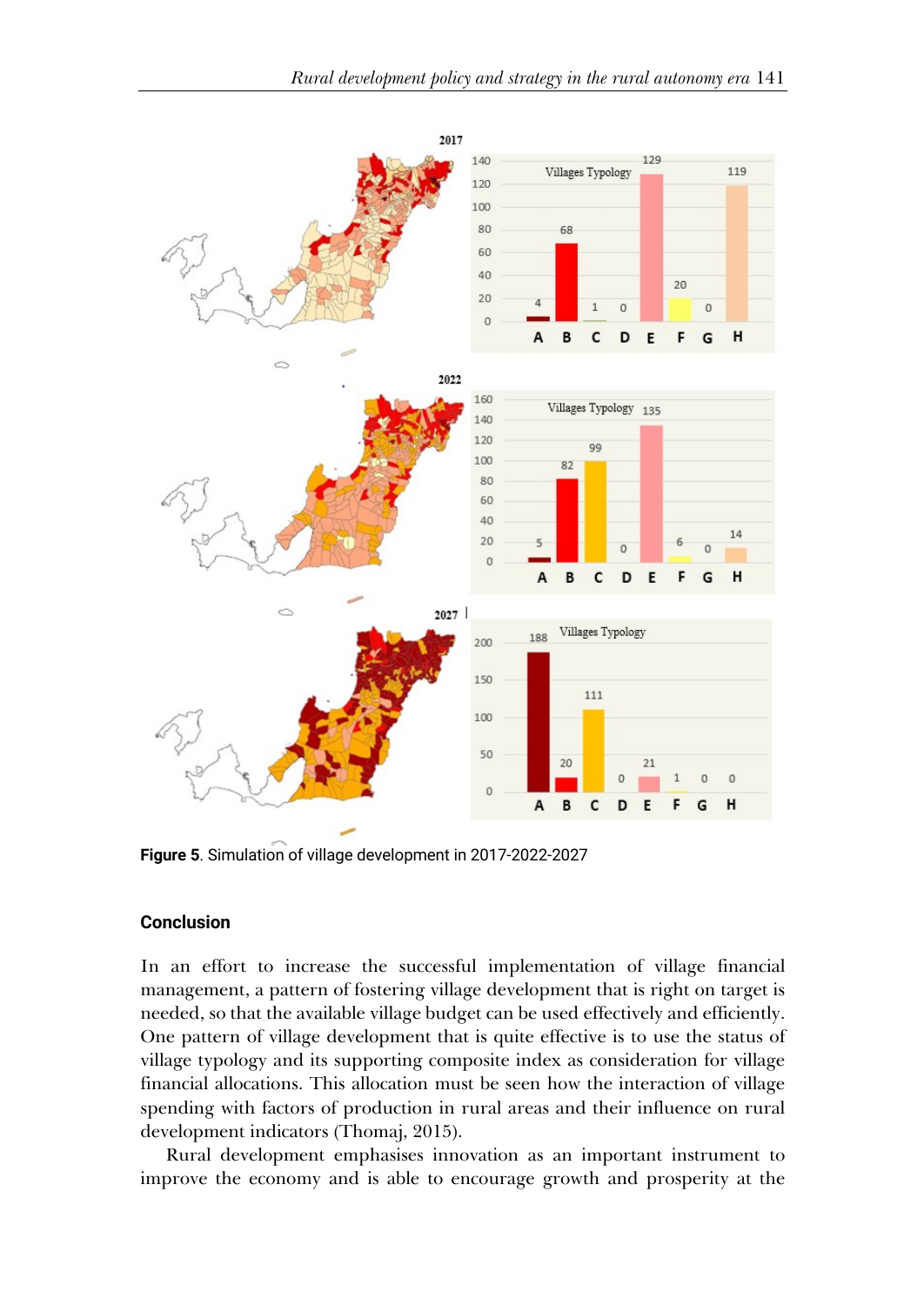village level (Bonfiglio et al., 2017). The same thing was conveyed by Fuglie (2010) and Esposti (2017), who explained that innovation is one of the top priorities of agricultural and rural development policies because it is the main driver for agricultural growth in developing and developed countries.

One innovation strategy for village development is to develop opportunities for developing village tourism based on local wisdom and culture based on village cooperation. The pattern of cooperation undertaken by the Village-owned business entity is carried out in the form of a joint scheme in which each village will spend a certain amount of capital and therein is a mechanism for providing incentives or disincentives. In addition there are also arrangements related to profit-sharing from the benefits of cooperative efforts that have been carried out. The rural development priority strategy focuses on village development that is multi-purpose or holistic in nature and able to contribute to the provision of public goods in the village (Ying et al., 2020).

Village cooperation will directly improve the efficiency of the productivity of superior village products that will be developed, because the production input resources in rural areas are mostly cross-village administration. Secondly, this village cooperation will encourage the creation of synergies, so that operational costs will be lower, which causes increased competitive ability. Thirdly, cooperation encourages participation in situations and circumstances that occur in their environment, so that they will automatically participate in maintaining and preserving situations and conditions that have been good. Local development projects will give hope to young people and women to support one sector that is more inclined to innovate and maintain social capital and human capital in the surrounding area.

#### **Acknowledgement**

The authors would like to express their appreciation to the "Prospective Lecturer Scholarship" Doctoral Program for the 2012-2015 of the Ministry of Research Technology and Higher Education for their support in the lecture and research process.

#### **References**

- Adams, R. (2003), *Economic growth, inequality and poverty: Findings from a new data set*, World Bank Policy Research Working Paper No. 2972.
- Adelman, I. and Morris, C.T. (1973), *Economic growth and social equity in developing countries*, Stanford University Press.
- Aminah, S., Sumardjo, Lubis, D.P. and Susanto, D. (2015), "Factors affecting peasants' empowerment in West Halmahera District – A case study from Indonesia", *Journal of Agriculture and Rural Development in the Tropics and Subtropics*, vol. 116, no. 1, p. 11–25.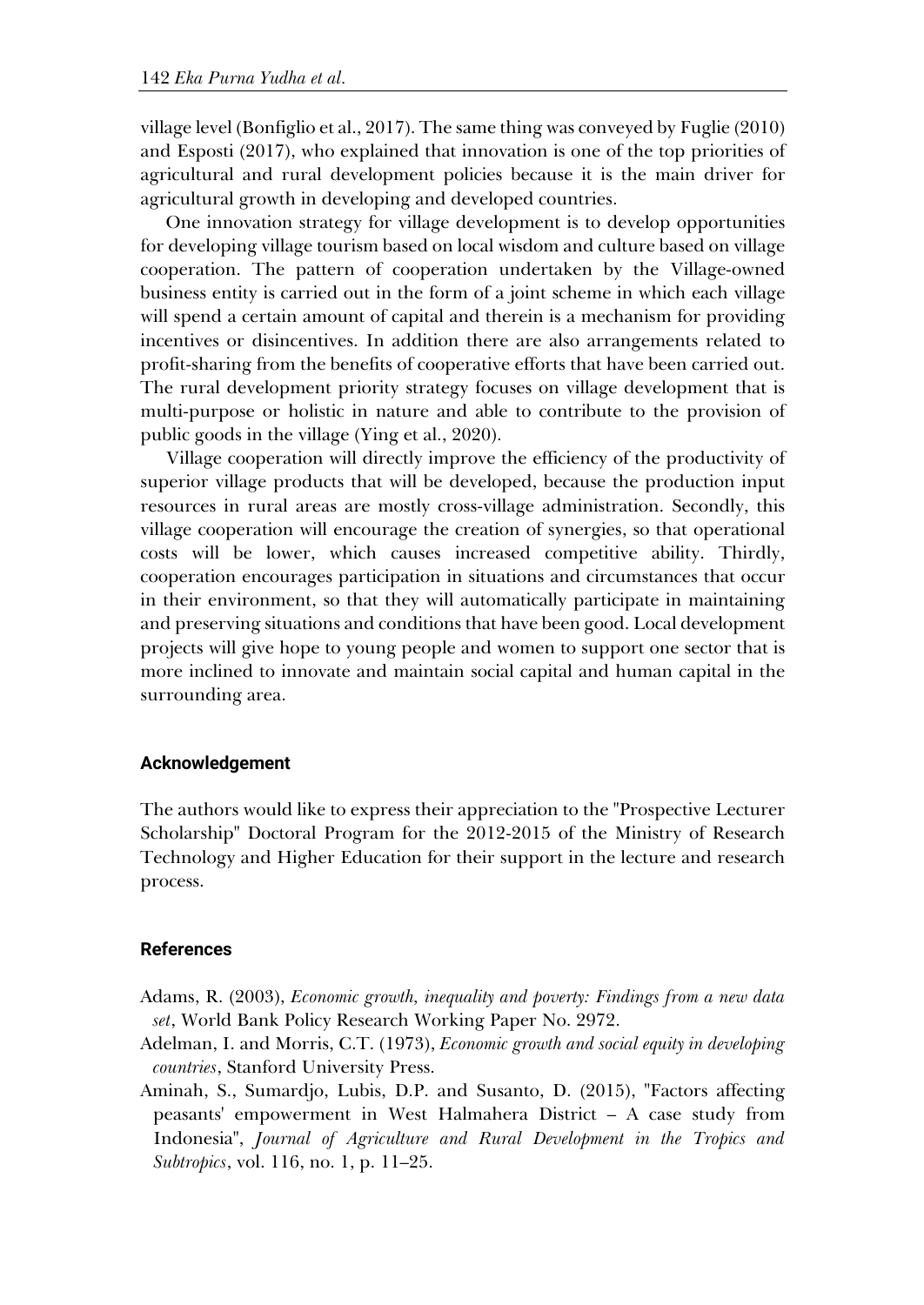- Ashok, K.R. and Balasubramanian, R. (2006), "Role of infrastructure in productivity and Diversification of Agricuture", A Research Report. Islamabad.
- Audretsch, D.B. and Feldman, M.P. (2004), "Knowledge spillovers and the geography of innovation", in J.V. Henderson and J.F. Thisse (eds) *Handbook of Regional and Urban Economics,* Elsevier, p. 2713–2739.
- Audretsch, D.B. and Keilbach, M. (2008), "Resolving the knowledge paradox: Knowledge-spillover entrepreneurship and economic growth", *Research Policy*, vol. 37, no. 10, p. 1697–1705.
- Baiyegunhi, L.J.S. (2013), "Rural households' social capital and welfare: A case study of Msinga, KwaZulu-Natal, South Africa", *Journal of Agriculture and Rural Development in the Tropics and Subtropics*, vol. 114, no. 2, p. 123-132.
- Ballas, D., Kalogeresis, T. and Labrianidis, L. (2003), "A Comparative Study of Typologies for for Rural Areas in Europe", Paper presented at 43rd European congress of the regional science association, Finland.
- Baume, P. (2015), *A Dissident Liberal: The Political Writings of Peter Baume*, ANU Press.
- Beyazli, D., Aydemir, S., Öksüz, A.M. and Özlü, S. (2017), "Rural typology with and inductive approach", *International Journal of Environmental Research*, vol. 11, no. 2, p. 225–241.
- Bjärstig, T. and Sandström, C. (2017), "Public-private partnerships in a Swedish rural context - A policy tool for the authorities to achieve sustainable rural development?", *Journal of Rural Studies*, vol. 49, p. 58–68.
- Bjornestad, L. (2009), "Fiscal Decentralisation, Fiscal Incentives, and Pro-Poor Outcomes: Evidence from Vietnam", ADB Economics Working Paper Series No. 168, Metro Manila.
- Bloom, D.E. and Sachs, J.D. (1998), "Geography, demography, and economic growth in Africa", *Brookings Papers on Economic Activity*, p. 207–295.
- Bonfiglio, A., Camaioni, B., Coderoni, S., Esposti, R., Pagliacci, F. and Sotte, F. (2017), "Are rural regions prioritising knowledge transfer and innovation? Evidence from Rural Development Policy expenditure across the EU space", *Journal of Rural Studies*, vol. 53, p. 78–87.
- Bryden, J. (2002), "Rural Development Indicators and Diversity in the European Union", Paper presented at the conference of measuring rural diversity, Washington, DC.
- Castro-Arce, K. and Vanclay, F. (2020), "Transformative social innovation for sustainable rural development: An analytical framework to assist communitybased initiatives", *Journal of Rural Studies*. Elsevier, vol. 74 (October), p. 45–54.
- Chambers, R. (1989), *The state and rural development: ideologies and an agenda for the 1990s,* 4 October 4 2019, shorturl.at/ctUV5.
- Cloke, P. (1977), "An index of rurality for England and Wales", *Regional Studies*, vol. 11, no. 1, p. 31–46.
- Cloke, P. and Edwards, G. (1986), "Rurality in England and Wales 1981: a replication of the 1971 index", *Regional Studies*, vol. 20, no. 4, p. 289–306.
- Cloke, P., Marsden, T. and Mooney, P. (2006), *Handbook of Rural Studies*, SAGE.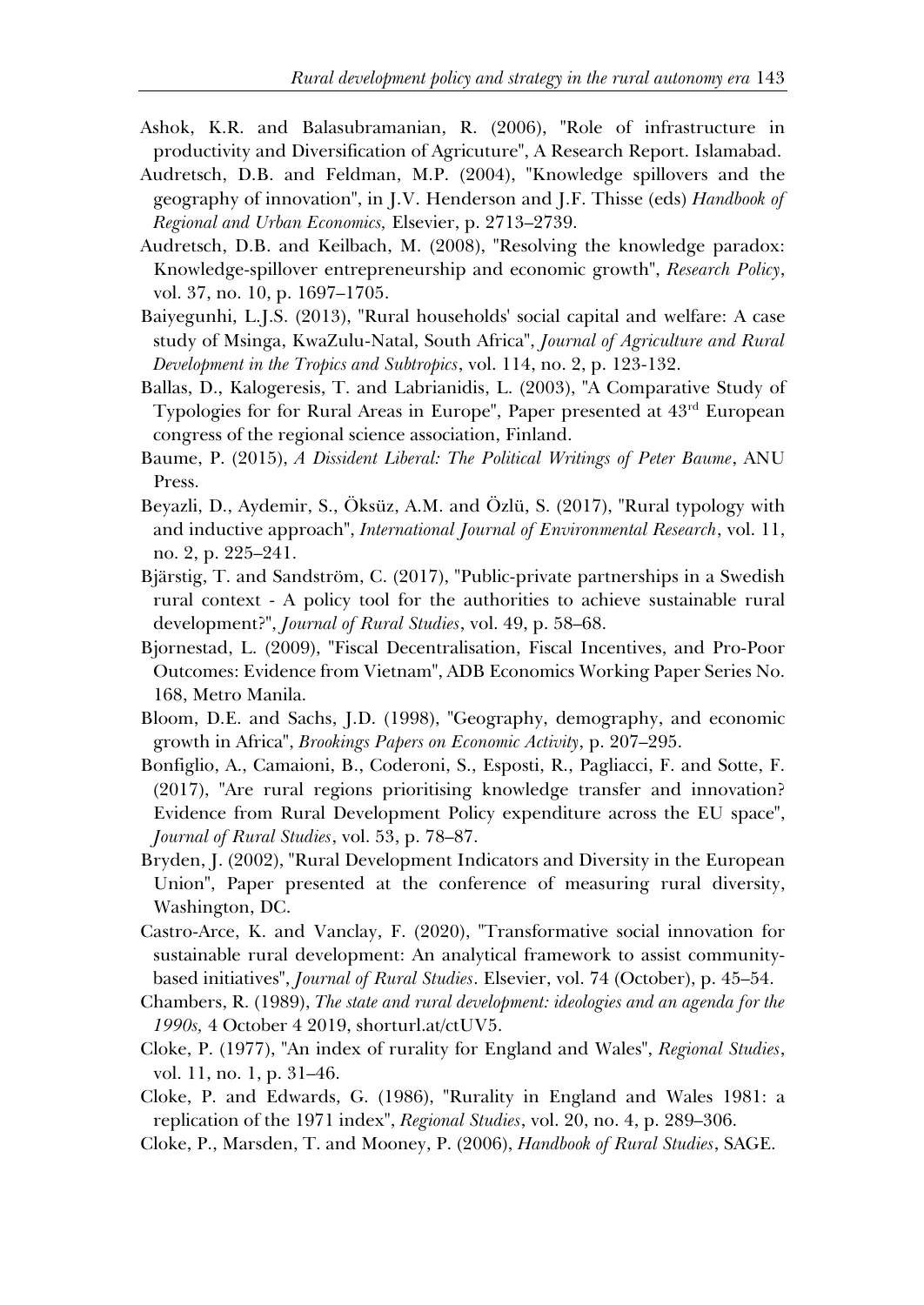- Coleman, J.S. (1988), "Social capital in the creation of human capital", *American Journal of Sociology*, vol. 94, p. S95-S120.
- Creightney, C. (1993), *Transport and economic performance: a survey of developing countries*, 29 April 2020, shorturl.at/cenJU.

Daly, H.E. and Cobb Jr., J.B. (1999), *For the Common Good,* Beacon Press, Boston.

- Department of Health and Aged Care (2001), *Measuring Remoteness Accessibility: Remoteness Index of Australia (ARIA)*. Department of Health.
- Douglas, D.J.A. (2005), "The restructuring of local government in rural regions: A rural development perspective", *Journal of Rural Studies*, vol. 21, no. 2, p. 231– 246.
- Dwyer, J., Ward, N., Lowe, P. and Baldock, D. (2007), "European rural development under the Common Agricultural Policy's "Second Pillar": Institutional conservatism and innovation", *Regional Studies*, vol. 41, no. 7, p. 873–888.
- Ekins, P. (1986), *The Living Economy: A New Economics in the Making*, Routledge, New York.
- Esposti, R. (2017), "The empirics of decoupling: Alternative estimation approaches of the farm-level production response", *European Review of Agricultural Economics*, vol. 44, no. 3, p. 499–537.
- Fisher, M. and Getis, A. (1997), *Spatial analysis–spatial statistics, behavioural modelling and neurocomputing,* Springer, Berlin.
- Friedmann, J. (2001), "Regional Development and Planning: The Story of a Collaboration", *International Regional Science Review*, vol. 24, no. 3, p. 386–395.
- Frouws, J. and Mol, A. (1999), "Ecological modernisation theory and agricultural reform", in H. de Haan and E. Long (eds.), *Images and Realities of Rural LifeWageningen Perspectives of Rural Transformation*, Royal van Gorcum, Assen.
- Fuglie, K. (2010), "Total factor productivity in the global agricultural economy: evidence from FAO data", in J.M. Alston, B.A. Babcock and P.G. Pardey (eds.) *The Shifting Patterns of Agricultural Production and Productivity Worldwide*, Midwest Agribusiness Trade Research and Information Center.
- Gaddefors, J., Korsgaard, S. and Ingstrup, M.B. (2020), "Regional development through entrepreneurial exaptation: Epistemological displacement, affordances, and collective agency in rural regions", *Journal of Rural Studies,* vol. 74, p. 244–256.
- Harrington, V. and O'Donoghue, D. (1998), "Rurality in England and Wales 1991: a replication and extension of the 1981 rurality index", *Sociologia Ruralis*, vol. 38, no. 2, p. 178–203.
- Hirschman, A. (1958), *The Strategy of Economic Development*, Harvard University Press, Cambridge.
- Hodge, I., Dunn, J., Monk, S. and Kiddle, C. (2000), "An exploration of "bundles" as indicators of rural disadvantage", *Environment and Planning A*., vol. 32, no. 10, p. 1869–1887.
- Hosseini, M., Vahid, M. and Shinji, K. (2016), "The Effects of Energy Subsidy Reform on Fuel Demand in Iran", *Journal of Money and Economy*, vol. 10, no. 2, p. 1–5.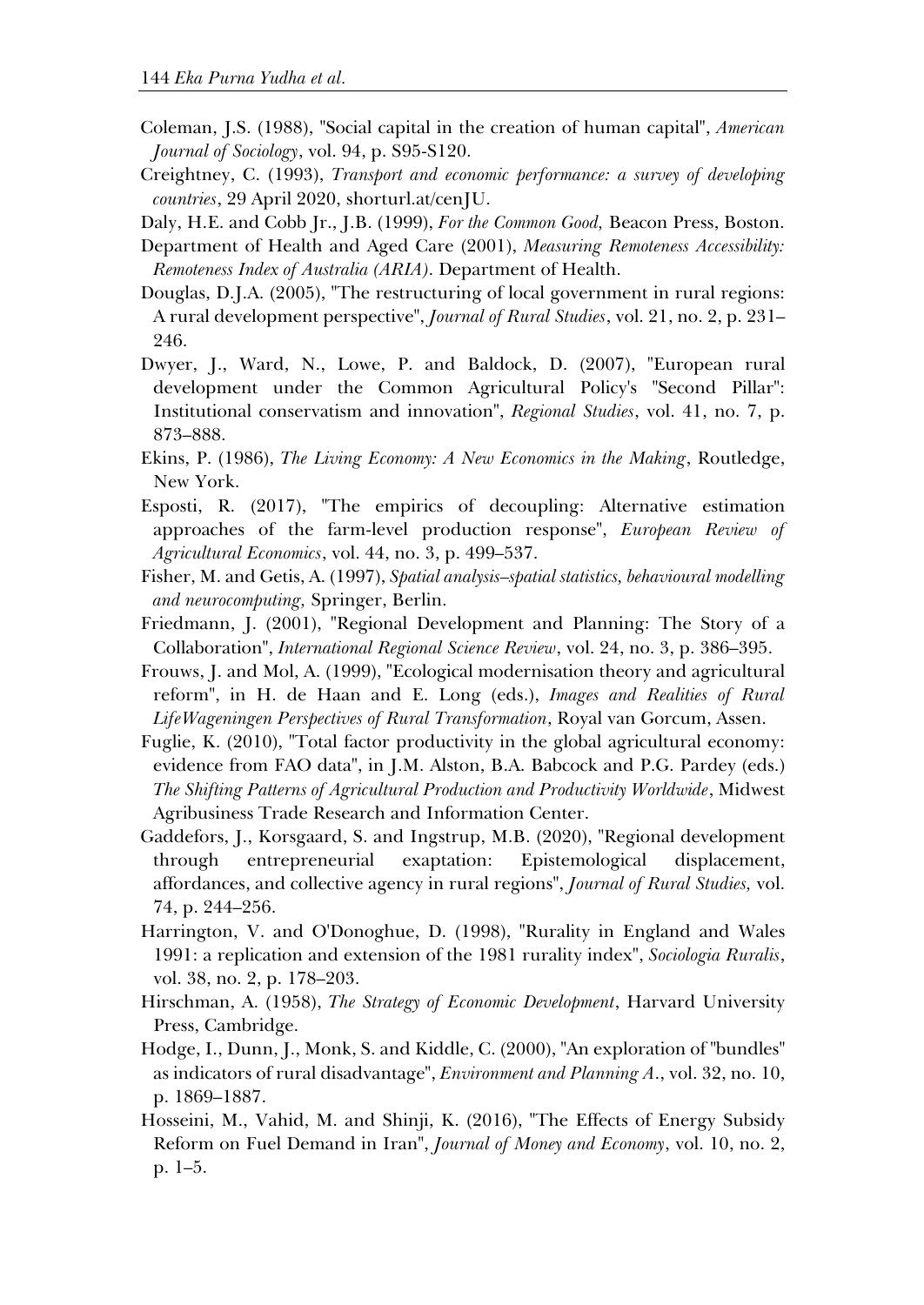Ilbery, B.W. (ed.) (1998). *The Geography of Rural Change*, Longman, Essex.

- Jones, W.O., Fei, J.C.H. and Ranis, G. (1965). "Development of the Labor Surplus Economy: Theory and Policy", *Journal of Farm Economics*, vol. 47, no. 2, p. 480.
- Jorgenson, D.W. (1961), "The Development of a Dual Economy", *The Economic Journal*, vol. 71, no. 282, p. 309.
- Kiryluk-Dryjska, E., Beba, P. and Poczta, W. (2020), "Local determinants of the Common Agricultural Policy rural development funds' distribution in Poland and their spatial implications", *Journal of Rural Studies*, vol. 74, p. 201–209.
- Korten, D. (1987), *Community Management: Asian Experiences and Perspectives,* Kumarian Press, West Hartford, CT.
- Korten, D.C. and Klauss, R. (1984), *People-centered development; contributions toward theory and planning frameworks*, Kumarian Press, West Hartford, CT.
- Kuznets, S. (1966), *Modern Economic Growth,* Yale University Press, New Haven.
- Lall, S., Deichmann, U. and Shalizi, Z. (1999), "Agglomeration Economies and Productivity in Indian Industry", The World Bank (Policy Research Working Papers).
- Lang, R. (1988), "Planning for integrated development" in F. W. Dykeman (ed.) *Integrated Rural Planning and Development. Rural and Small Town Research and Studies Programme*, Mount Allison University, New Brunswick.
- Lewczuk, J. and Ustinovichius, L. (2015), "The Concept of Multi-Functional Development of Cross-Border Regions: Poland Case", *Procedia Engineering*, vol. 122, p. 65–70.
- Lewis, A. (1986), *Perencanaan Pembangunan Dasar-Dasar Kebijaksanaan Ekonomi*, Bumi Aksara.
- Li, Y., Long, H. and Liu, Y. (2015), "Spatio-temporal pattern of China's rural development: A rurality index perspective", *Journal of Rural Studies*, vol. 38, p. 12–26.
- Lopez-i-Gelats, F., Tabara, J.D. and Bartolome, J. (2009), "The rural in dispute: discourses of rurality in the Pyrenees", *Geoforum*, vol. 40, no. 4, p. 602–612.
- Lu, B., Charlton, M., Harris, P. and Fotheringham, A.S (2014), "Geographically weighted regression with a non-Euclidean distance metric: A case study using hedonic house price data", *International Journal of Geographical Information Science*, vol. 28, no. 4, p. 660–681.
- Madu, I. (2010), "The structure and pattern of rurality in Nigeria", *GeoJournal*, vol. 75, no. 2, p. 175–184.
- Müller, S. (2016), "A progress review of entrepreneurship and regional development: What are the remaining gaps?", *European Planning Studies*, vol. 24, no. 6, p. 1133–1158.
- Oates, W.E. (1999), "An essay on fiscal federalism", *Journal of Economic Literature*, vol. 37, no. 3, p. 1120–1149.
- OECD (1994), *Creating Rural Indicators for Shaping Territorial Policy*, OECD Publications, Paris.
- OECD (1996), *Territorial Indicators of Employment: Focusing on Rural Development*, OECD Publications, Paris.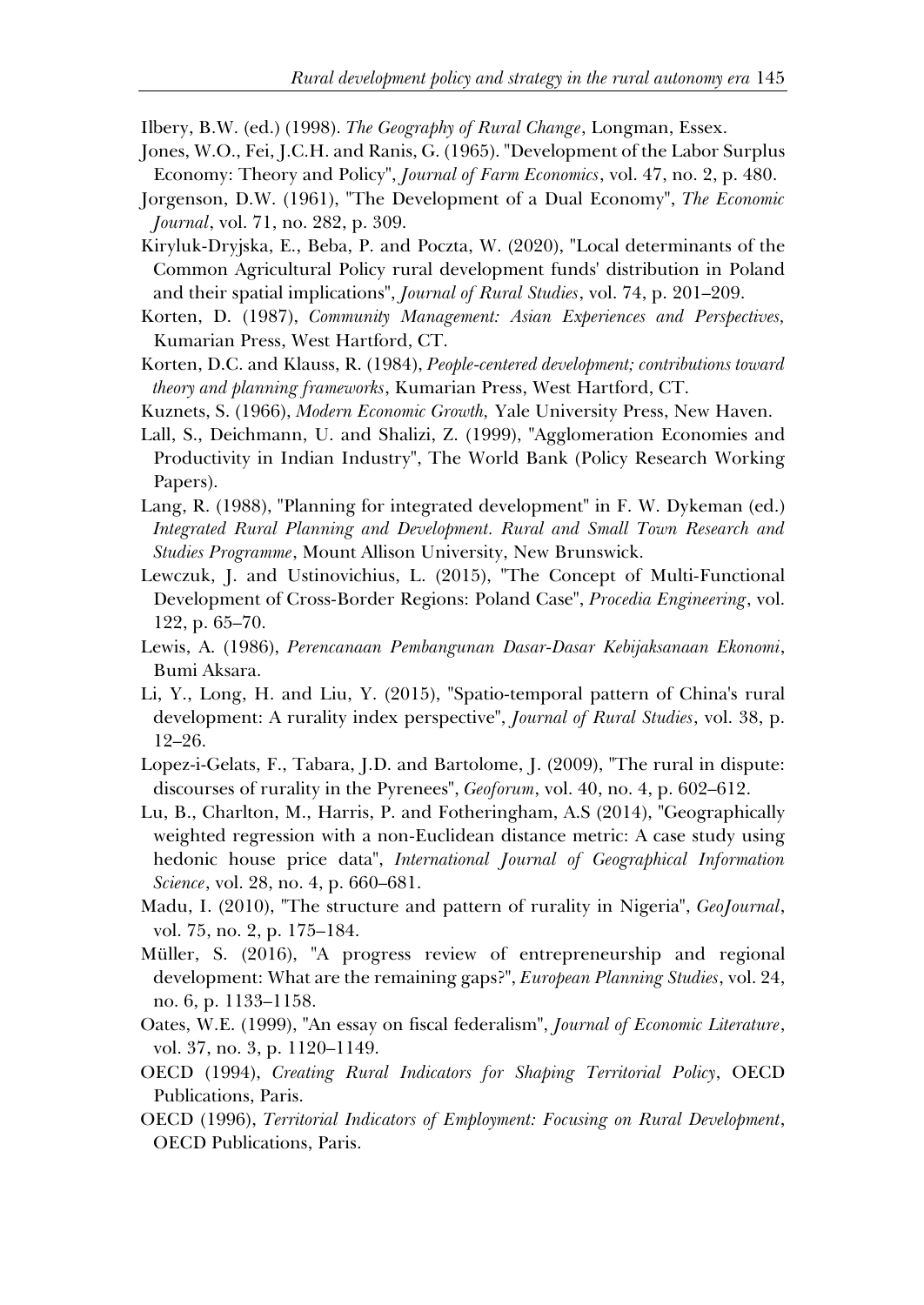- OECD (2003), "Territorial Indicators of Socioeconomic Patterns and Dynamics", OECD working paper.
- Olatunde, S., Leduc, E.R. and Berkowitz, J. (2007), "Different practice patterns of rural and urban general practitioners are predicted by the general practice rurality index", Canadian Journal of Rural Medicine, vol. 12, no. 2, p. 73–80.
- Openshaw, S. (1987), *The modifiable areal unit problem (Concepts and Techniques in Modern Geography)*, Environmental Publications, University of East Anglia.
- Prieto-Lara, E. and Ocana-Riola, R. (2010), "Updating rurality index for small areas in Spain", *Social Indicators Research*, vol. 95, no. 2, p. 267–280.
- Putnam, R.D. (2000), "Bowling Alone: America's Declining Social Capital", *Culture and Politics*, p. 223–234.
- Râmniceanu, I. and Ackrill, R. (2007), "EU rural development policy in the new member states: Promoting multifunctionality?", *Journal of Rural Studies*, vol. 23, no. 4, p. 416–429.
- Rosenstein-Rodan, P. (1943), "Problems of Industrializing in Eastern and Southeastern Europe", *The Economic Journal*, p. 202–211.
- de San Eugenio-Vela, J. and Barniol-Carcasona, M. (2015), "The relationship between rural branding and local development. A case study in the Catalonia's countryside: Territoris Serens (El Lluçanès)", *Journal of Rural Studies*, vol. 37, p. 108–119.
- Scitovsky, T. (1954), "Two Concepts of External Economies", *Journal of Political Economy*, vol. 62, no. 2, p. 143–151.
- Seers, D. (1969), The Meaning of Development. No. 44. Institute of Development Studies, 28 April 2020, shorturl.at/nuwY6.
- Smith, S.C. and Todaro, M. (2015), *Economic Development* (Twelfth Edition).
- Terluin, I.J., Godeschalk, F.E., von Meyer, H., Post, J.H. and Strijker, D. (1995), "Agricultural income in less favoured areas of the EC: A regional approach", *Journal of Rural Studies*, vol. 11, no. 2, p. 217–228.
- Thierry, B., Jun, Z.I. and Guo Hui, H. (2017), "Government Expenditure on Rural Development and Economic Growth in Cameroon", *International Journal of Innovation and Economic Development*', vol. 3, no. 1, p. 113–121.
- Thomaj, E. (2015), "Analysis of Public Expenditures in Support of Agriculture Development in Albania", *European Scientific Journal*, vol. 11, no. 1, p. 309–320.
- Umans, L. and Arce, A. (2014), "Fixing rural development cooperation? Not in situations involving blurring and fluidity", *Journal of Rural Studies*, vol. 34, p. 337–344.
- Valentin, E.K. (2001), "Swot Analysis from a Resource-Based View", *Journal of Marketing Theory and Practice,* vol. 9, no. 2, p. 54–69.
- Village Ministri of Indonesia (2015), *Standard Operating Procedure for Measuring Village Index Measurement*. Jakarta: Village Ministri of Indonesia Publisher.
- Weiner, J. and Niles, D. (2015), *Songs of the Empty Place: The Memorial Poetry of the Foi of the Southern Highlands Province of Papua New Guinea*. ANU Press.
- Ying, L., Dong, Z., Wang, J., Mei, Y., Shen, Z. and Zhang Y. (2020), "Rural economic benefits of land consolidation in mountainous and hilly areas of